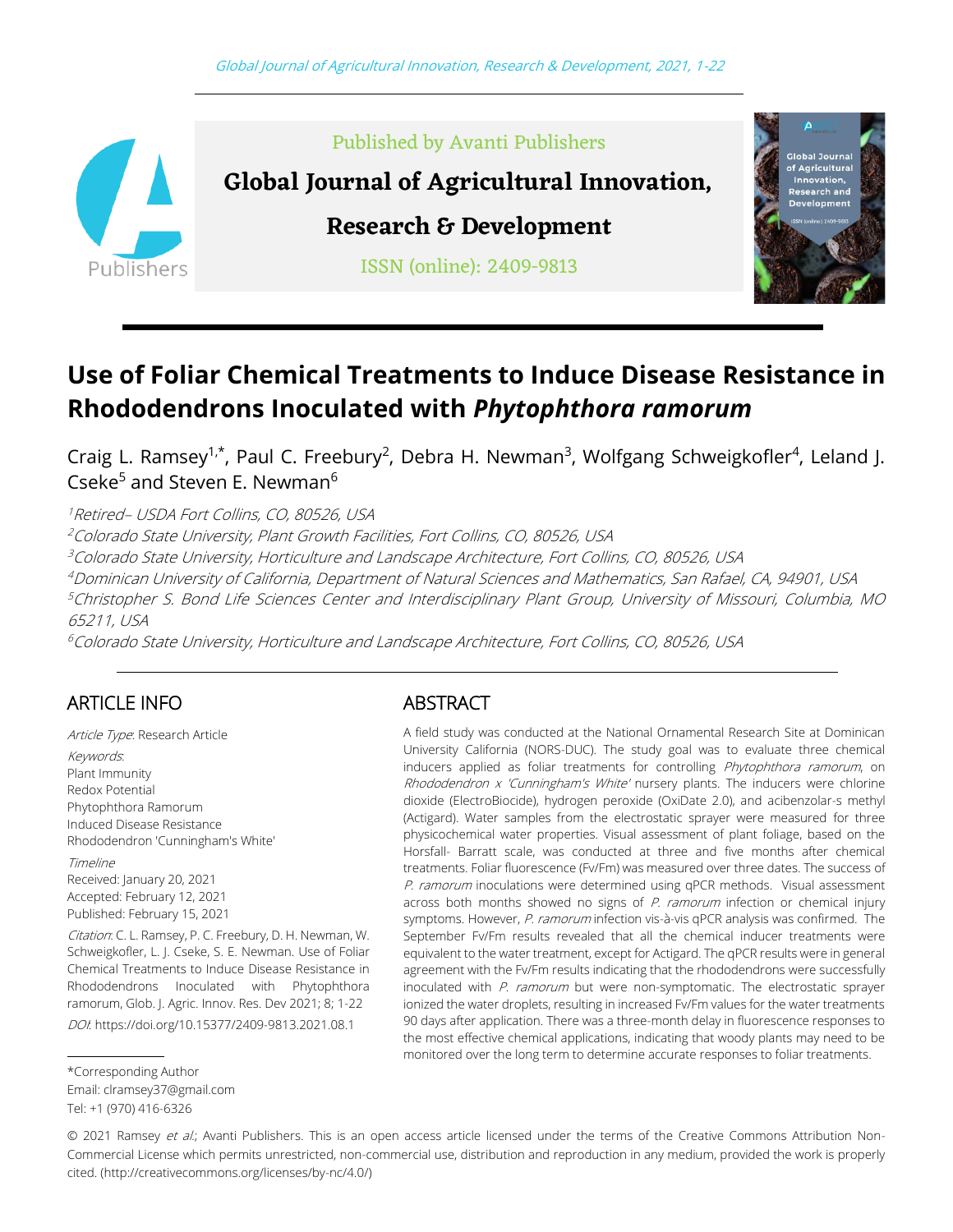# **1. Introduction**

Phytopthora ramorum, the causal agent of Sudden Oak Death and ramorum blight, is an oomycete pathogen that infects many native forest plants and ornamental nursery species in the western U.S. The genus *Phytophthora* is one of the most destructive plant pathogens in agriculture and nursery production today [1]. With a host range of over 135 species, identifying, containing, treating, and eradicating P. ramorum has proven to be a difficult task since its discovery in the United States in the 1990s [2 - 3].

Over the past two decades, there has been a growing research interest in priming plants for disease resistance and evaluating chemical inducers for stimulating plant defenses [4 - 8]. Numerous studies have tested inducers to chemically prime, plant immune systems to minimize disease severity in crops [9 - 11]. Oxidant disinfectants can act as chemical inducers because they are semi-stable free radicals, which are the primary biomolecules used to signal and elicit plant responses when exposed to biotic and abiotic stressors. Liquid formulations of chlorine dioxide and hydrogen peroxide were evaluated as oxidant inducers that act as semi-stable, free radical signaling agents that prime innate plant defenses against pathogen infections [12 - 17]. Two commercial formulations of chlorine dioxide and hydrogen peroxide that were evaluated in this study are: 1) ElectroBiocide (Strategic Resource Optimization, Bailey CO, USA) a proprietary blend of chlorine dioxide, pH buffer, and a sarcosinate surfactant, and 2) OxiDate 2.0 (BioSafe Systems, Hartford, CT, USA) is an EPA registered biocide. OxiDate contains hydrogen peroxide (27.1%) and peroxyacetic acid (2%), and is an EPA labeled disinfectant for 40+ row crop species for foliar applications for disease control.

A commercial inducer that is specifically designed to induce disease resistance in crops is Actigard (Syngenta Crop Protection, LLC, Greensboro, NC USA). Actigard contains the active ingredient acibenzolar-S-methyl (ASM), which is a functional analog to salicylic acid [8, 11]. Actigard was evaluated in several field studies for its ability to prime plants and reduce disease severity [6,10,18]. Soylu *et al.* [6] found that Actigard increased superoxide dismutase (SOD) and glutathione S-transferase in tomato plants resulting in a 75% reduction in disease severity against a bacterial canker, combined with 62% suppression in bacterial growth. Hong et al. [19] found that Actigard mixed with thymol decreased bacterial wilt incidence from 80 to 93% in a tomato crop. They also found a 57 to 94% increase in tomato yields in a two-year study.

The degree of plant-pathogen infection rate or plant disease severity can be indirectly measured using foliar fluorescence [20 - 24]. Fluorescence measures the degree of any biotic and abiotic stress on a chlorophyll protein sub-unit called Photosystem II and is, therefore, a non-specific, biomarker for plant stress [25 – 28]. The maximum quantum efficiency of Photosystem II (Fv/Fm) is estimated from the formula ( (Fm-Fo)/Fm =Fv/Fm ) where Fm is the maximum fluorescence and is measured when plants are dark-adapted and the chlorophyll reaction centers are closed [26 - 27]. Maximum quantum efficiency can be used to estimate the severity of pathogen infection by reducing the confounding effects of environmental conditions on fluorescence measurements. Minimizing the effects of environmental conditions can be accomplished by holding the environmental variables as constant as possible during measurements or measuring the environmental variables and adding that data as covariates in fluorescence analysis of treatment effects. Research has shown that healthy plants generally can reach a maximum quantum efficiency (Fv/Fm) of approximately 0.83, i.e., about 83% of the photons received by the chlorophyll are converted into plant sugars [28].

The physicochemical properties of water for two water treatment technologies have been evaluated for effects on redox potential dynamics and redox biology responses in plant growth studies [29 - 32]. These studies show that water properties such as oxidation reduction potential (ORP), electrical conductivity, and pH can decrease or increase plant growth, depending on the range of each water property and the plant watering methods. Husson et al. [33] reviewed the effects of redox potential and pH on the interactions between soil, plants, and microbes. The literature generally shows that plant chlorophyll efficiency is improved as the water redox potential becomes more negative.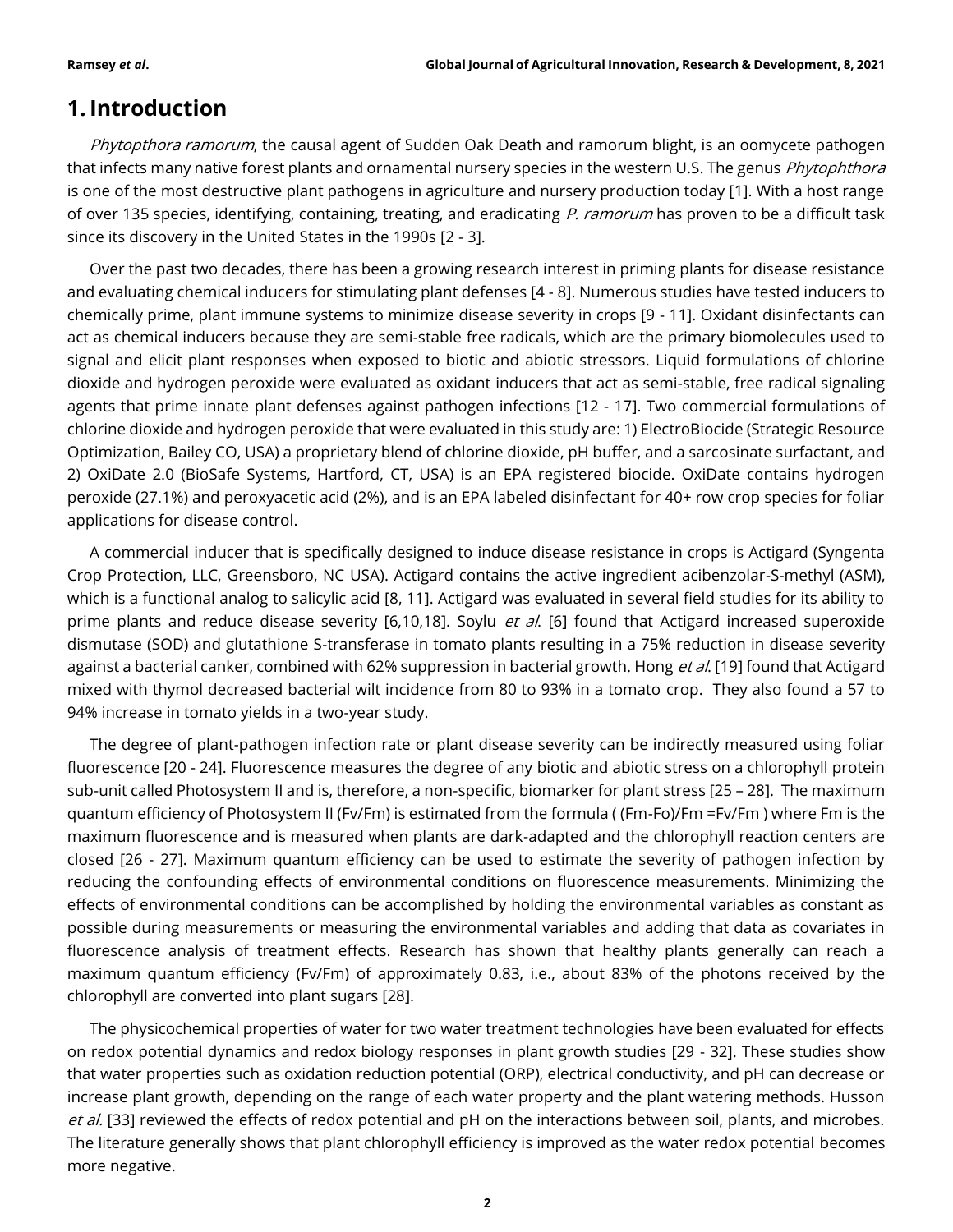A field study was conducted to evaluate the effects of chemical inducers, mentioned above, on priming plant defenses for rhododendrons that were foliar inoculated with P. ramorum. The rhododendron responses to the three P. ramorum inoculation treatments and six chemical inducer treatments were evaluated using two methods (fluorescence and qPCR) to discern whether these evaluation methods could be used to validate each other's results.

# **2. Materials and Methods**

### 2.1. Study Design

The field study was conducted at the National Ornamentals Research Site at Dominican University of California (NORS-DUC) research nursery located in San Rafael, CA, USA. Since P. ramorum is endemic to California, and NORS-DUC was established to study quarantined pathogens in an open field setting, this site was selected to conduct the field study. The goal of the study was to evaluate the effects of inducer/chemical treatments on Rhododendron plants inoculated with P. ramorum zoospores.

The objectives of the study were: 1) Determine the effects of three inducer/chemical treatments using three plant responses, 2) Determine the effects of three P. ramorum inoculation treatments using three responses, and 3) Determine the effects of leaf puncturing with a floral frog on fluorescence responses. The study was replicated by using either five or six rhododendrons for each specific treatment. Three plant responses were measured in this study including: 1) fluorescence parameter, maximum quantum efficiency (Fv/Fm), 2) visual assessment of plant foliage for P. ramorum symptoms, and 3) qPCR analysis of plant foliage to quantify the level of P. ramorum DNA. Foliar fluorescence was measured at three dates (35, 94, and 160 days after treatments (DAT)) and visual assessments were collected on two dates (94 and 160 DAT).

The study was a factorial design with two study factors including three chemical treatments and three P. ramorum inoculation treatments. Rhododendrons were randomly assigned to treatment groups using the random assortment generator using SAS-JMP software (SAS Institute Inc., Clary, NC, USA).

## 2.2. Plant and Chemical Treatments

The rhododendron hybrid selected for this study was *Rhododendron* "Cunningham's White". The woody ornamental is a semi-dwarf, evergreen shrub with waxy leaf cuticles, and is a primary host for P. ramorum. Plant size ranged from 40 to 65 cm in height with total leaf counts ranging from 20 to 60 leaves per plant. The leaf size ranged from 5 cm to 10 cm. One hundred, one-year old plants were purchased in November 2014 in number one trade pots which were transferred to number two trade pots in March 2015. The rhododendrons were randomized based on size, labeled, and sorted by their P. ramorum inoculation status. The three inoculation treatments were: 1) 33 plants inoculated nine days before chemical treatments (IB), 2) 33 plants inoculated nine days after chemical treatments (IA), and 3) 34 plants that were non-inoculated, but received chemical treatments (NI).

The chemical treatments included the two oxidant disinfectants: ElectroBiocide and OxiDate 2.0. ElectroBiocide was applied at 0, 200, 400, and 600 mg/L, and OxiDate 2.0 were applied at 10,000 mg/L. The third chemical was Actigard (Syngenta Crop Protection, LLC, Greensboro, NC USA) that was applied at 62 mg/L. In the first two weeks of April the chemical inducers and P. ramorum inoculation treatments were completed.

### 2.3. Validation Control Rhododendrons

Three rhododendron plants, not included in the study, were inoculated earlier in the spring by the NORS-DUC scientists and used to validate fluorescence measurements for the positive control plants in the study. These rhododendrons were successfully inoculated and showed visual symptoms by mid-summer. These symptomatic plants were used as "validation controls" (VC), which were positively identified with P. ramorum symptoms. Three leaf samples were selected from each plant for two foliage classes including leaves with and without P. ramorum symptoms during the September plant measurements.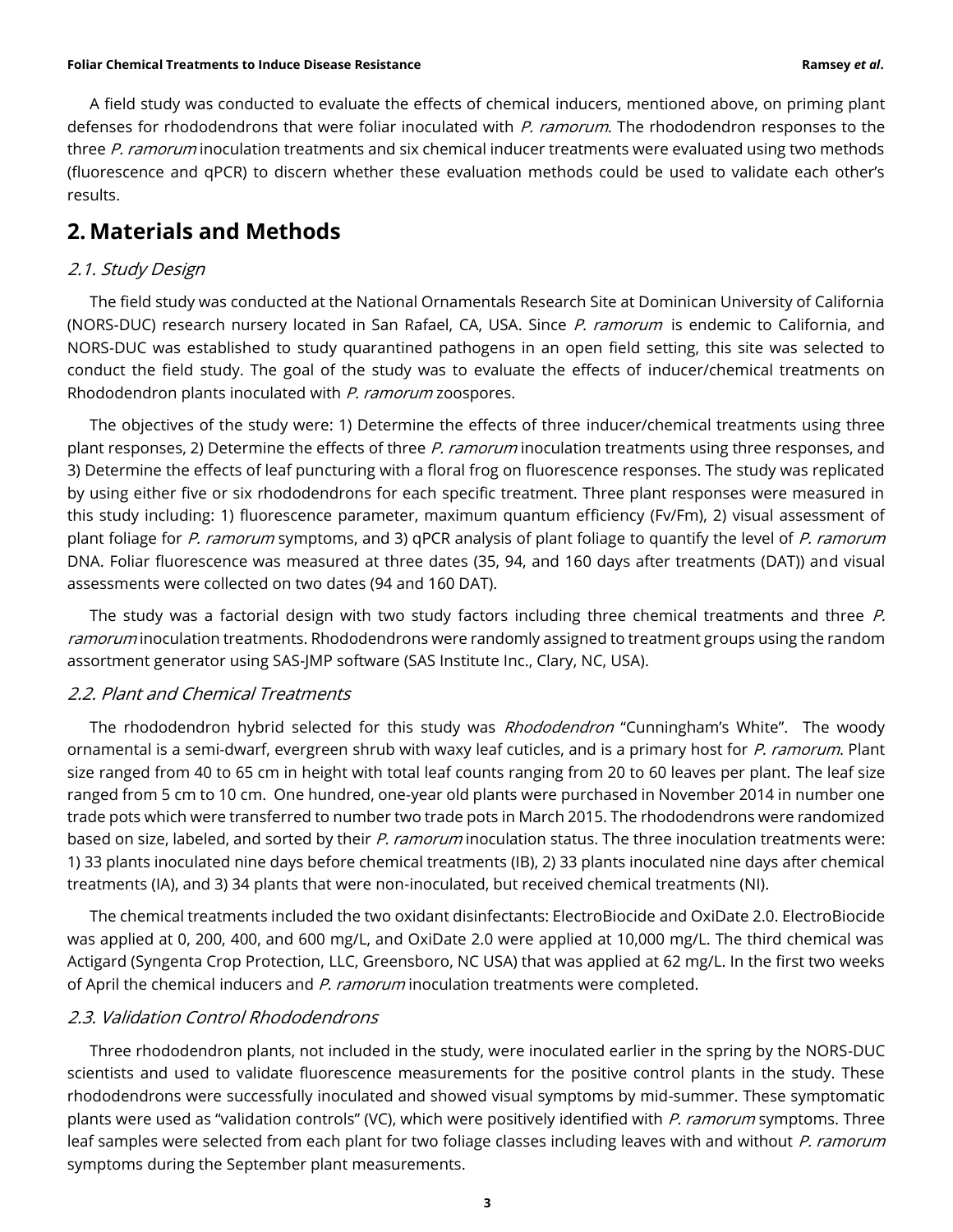# 2.4. Greenhouse and Plant Irrigation Description

A completely enclosed, white polyethylene film covered hoop house was built at the field nursery to contain the rhododendrons and increase relative humidity as shown in Figure **1**. The hoop house was placed in a larger "containment plot" sealed with a thick pond liner. The 100 pots were placed on pallets to prevent spore contaminated water from being taken up by the plant roots. The non-inoculated plants were used as the negative controls and they were separated from the inoculated rhododendrons with a plastic partition to prevent accidental inoculation from windblown spores or water uptake by the roots.

An overhead, automated irrigation system was used to uniformly water all the plants, and the irrigation schedule was nine min/day. The irrigation schedule was designed to mimic springtime rainfall conditions for coastal California and provide optimal conditions for inoculation and "infectivity success" for P. ramorum zoospore. Immediately after the P. ramorum inoculation, the irrigation was turned on to raise the relative humidity to increase disease infection rates for the inoculated plants. The hoop house temperature was monitored to prevent overheating in the summer months.







# 2.5. P. Ramorum Zoospore Inoculation Methods

A P. ramorum isolate (Pr-1418886) was grown for three weeks on V8-juice agar (100 mL filtered V8 juice, 0.1 g CaCO3 and 900 mL distilled water [34]). Sporangia production and zoospore release was conducted as described in Widmer [35]. The P. ramorum zoospore suspensions were prepared in the morning of the plant inoculations in order that the zoospore were fresh and actively moving. The zoospore concentration was counted using a hematocytometer and adjusted to 1 x 104 spores/ml. The P. ramorum zoospores are motile and require wet surfaces for the spores to move to stomatal openings, enter the leaves, and initiate the infection process.

A portable fabric shelter was used to inoculate the rhododendrons individually and to prevent crosscontamination among the plants. A hand bottle (Double Mist Trigger Sprayer, Kwazar, UK) was used to apply the P. ramorum zoospore suspension onto the axial and abaxial sides of the foliage. A total of 30 - 40 ml of zoospore suspension was applied to each plant, with 15 - 20 ml to the axial and 15 - 20 ml applied to the abaxial side of the foliage as shown in Figure **2**.

All the IA and IB plants were leaf punctured with a floral frog to improve the inoculation success rate as shown in Figure **3**. A floral frog was used to puncture four leaves per plant before applying the P. ramorum suspension for the IA and IB plants. The floral frog had 66 steel pins that created a 4 cm circle of holes in each leaf. Two immature leaves were selected from the top of the plant, and two mature leaves were selected from the middle of the plant. The NI plants were not inoculated and did not require leaf puncturing to improve infectivity success.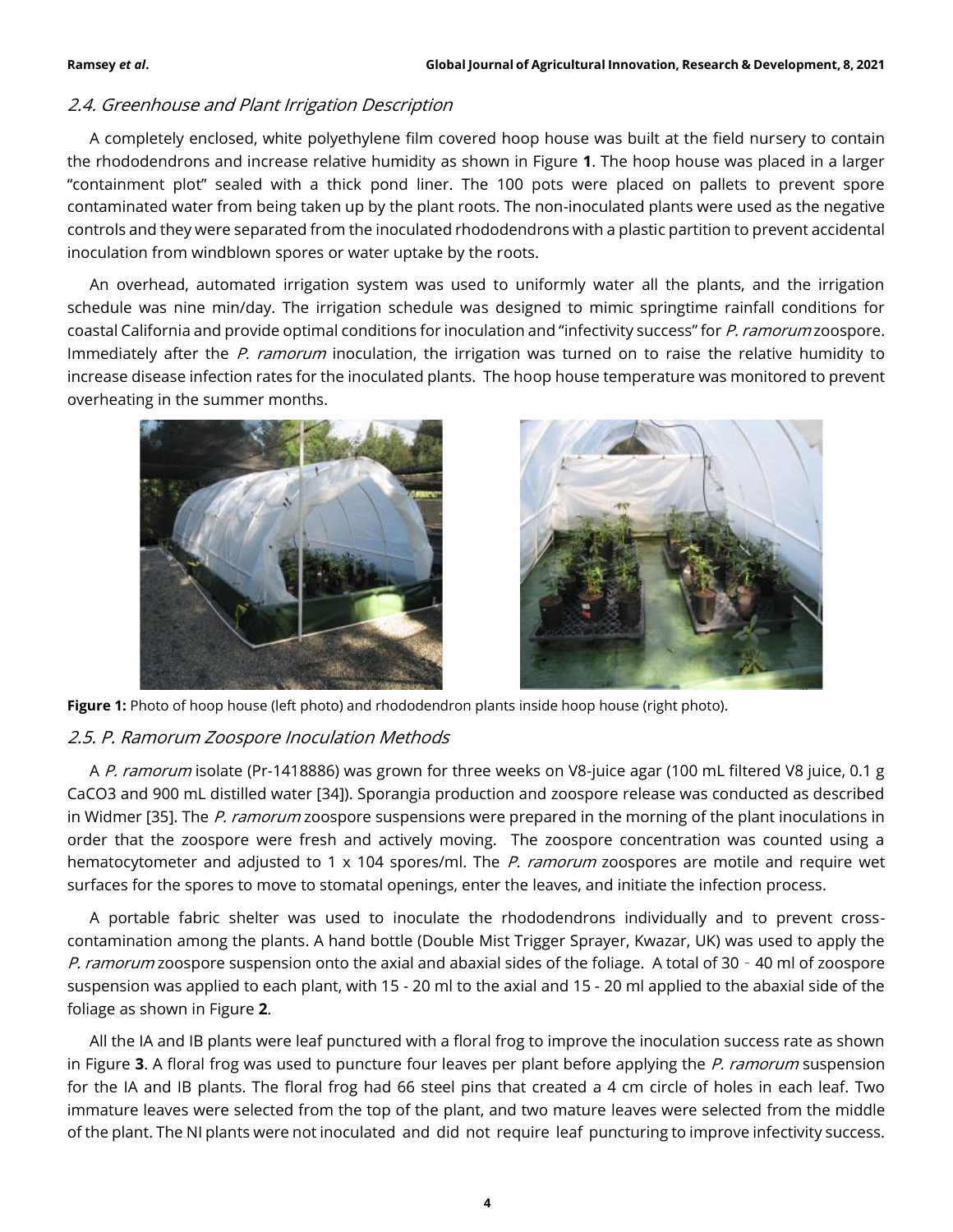However, half of the NI plants (17 plants) were leaf punctured to evaluate the effects of leaf injury and chemical injury from punctured leaves on fluorescence measurements.

The two methods used to improve the success of the inoculation process were: 1) puncture four leaves per plant before applying the inoculant, and 2) raise the relative humidity inside the enclosed hoop house for 72 hours after applying the inoculant to ensure wet leaves for motile zoospore to enter leaf cuticles. All inoculated plants were placed inside the hoop house with the automated irrigation scheduled to maintain wet leaf surfaces for 72 hours after leaf inoculation. The end flaps for the hoop house were opened after the week of chemical applications to prevent overheating in the hoop house.





**Figure 2:** Photo of floral frog used to puncture selected rhododendron leaves (left photo) and leaf with puncture holes (right photo).





**Figure 3:** Photo of spray droplets from foliar application of P. ramorum zoospore on adaxial (left photo) and abaxial surface of leaves (right photo).

# 2.6. Electrostatic Sprayer

An air-assisted, electrostatic sprayer (Model SC-EB, Electrostatic Spraying Systems Inc. (ESS), Watkinsville, GA, USA) was used to apply the chemical treatments to the plant foliage as shown in Figure **4**. The spray application rate was 3.8 l/hr or 1 ml/sec with an average droplet size of 40 microns. The liquid pressure was 103 mPa and the air pressure ranged from 207 to 276 mPa. The negative electrostatic charge on the spray droplets ranged from -5 to -10 µamps. The applied voltage at the nozzle electrode ranged from 1,200 to 1,300 V. Each chemical treatment was individually applied to each plant. A digital timer was used to set the total spray time for each plant at 10 s/ plant. Spray time was set at 5 s/plant for the upper foliage and 5 s/plant for the underneath foliage. The estimated chemical spray volume was 10. 6 ml/plant (1.055 ml/sec x 10 sec = 10.6 ml). Each plant was timed and sprayed on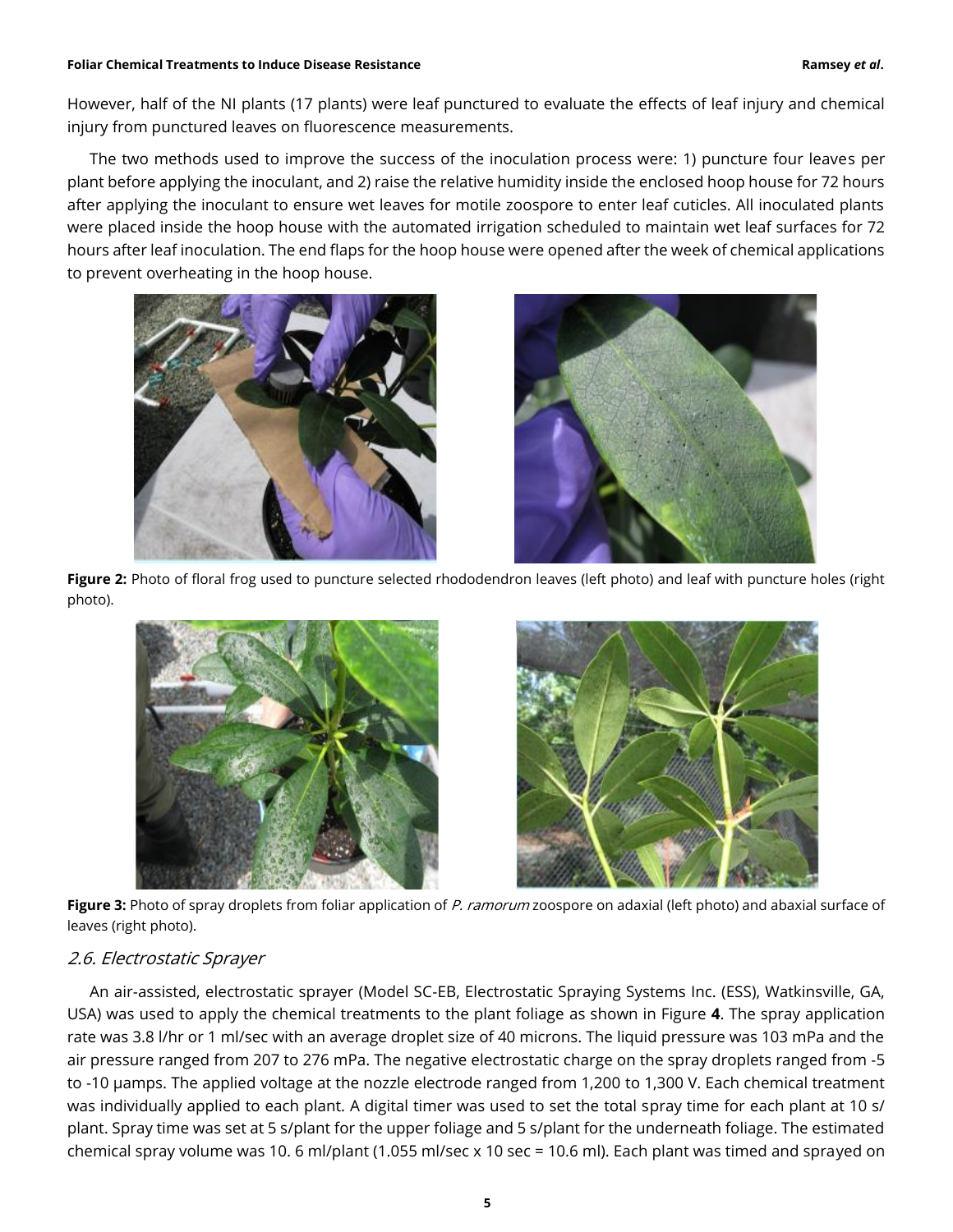a rotating platform to ensure complete coverage. The spray lines were purged between each chemical treatment, but not between replicates.

The physicochemical water properties were measured using charged water droplets collected after spraying the air-assisted, electrostatic sprayer. Approximately 40 ml of charged spray droplets were collected in presterilized vials. Filtered tap water and the charged water samples were measured with an Oakton ORP/EC/pH meter (PC 650 meter, Oakton Instruments, Vernon Hills, IL, USA). The oxidation reduction potential (ORP), electrical conductivity (EC) and pH were measured immediately after collecting the charged water samples and at 24 and 75 hours after the time of sample collection.





**Figure 4:** Photo of applying chemical inducer treatments with air-assisted, electrostatic sprayer (left photo) and timing each foliar treatment with a second person with a stopwatch (right photo).

# 2.7. Foliage Assessment

Plant foliage was visually assessed for P. ramorum infection rates using the Horsfall- Barratt scale [36] which is based on a scale of 1-10 (Image 5). The two foliage assessments occurred in July and September, or three and five months, respectively, after the plant treatments. A third plant mortality assessment occurred in Mach 2016, or 340 days after the chemical treatments.

# 2.8. Fluorescence Methods

Fluorescence was measured with a portable gas exchange/fluorometer (LICOR-6400 XT, LI-COR Environmental, Lincoln, NE, USA). Foliar fluorescence was measured on dark-adapted leaves for maximum quantum efficiency, or Fv/Fm, in May, July, and September, or one, three and five months after chemical treatments, respectively. The IA, IB, and NI plants were separately measured over a three-day period. Rhododendrons were dark-adapted approximately 16 to 18 h inside two on-site, enclosed, light blocking, fabric shelters before collecting fluorescence measurements as shown in Figure **5**. Fluorescence measurements were collected between 6 and 10 am to reduce erroneous measurements due to increased mid-day temperatures inside the shelters. Also, fluorescence is influenced by diurnal plant activities, so measurements were restricted to a 4 h window to reduce diurnal measurement errors. Black lights were used to illuminate the shelter and maintain plants in dark-adapted mode.

Three leaves per plant were selected for fluorescence measurements. Each leaf was identified with colored fluorescence zip ties to ensure that the same leaves were measured over the three study dates. The uppermost, youngest, but fully expanded leaves were selected for fluorescence measurements. Fluorescence, soil moisture, and soil temperature data collected for all three study dates were compiled into a single dataset.

Volumetric soil moisture (m $3/m^3$ ) and soil temperature were measured with an ECH<sub>2</sub>O data logger (METER Environment, Pullman, WA, USA) and a soil sensor (5-TM) for each fluorescence measurement. Plants were irrigated to maintain soil moisture between 0.15 to 0.28 m3/m3, or about 15 to 28% soil moisture.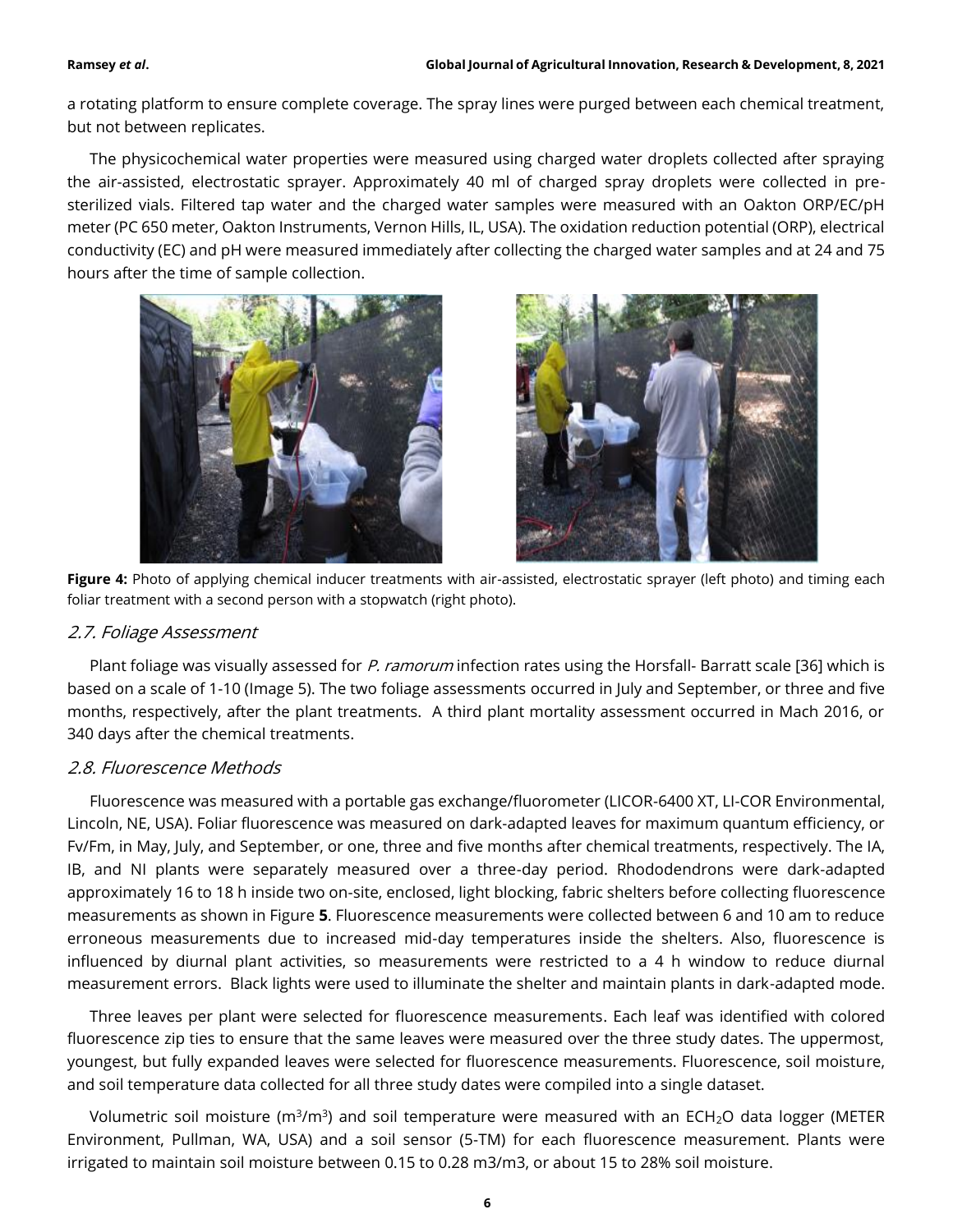

Figure 5: Photo of P. ramorum symptoms on rhododendron foliage (left photo), enclosed shelters for fluorescence measurements (center photo) and collecting fluorescence measurements inside the shelter (right photo).

### 2.9. qPCR Analysis of Plant Foliage

Quantitative polymerase chain reaction (qPCR) tests were conducted to verify the presence of P. ramorum located inside the leaf tissues of inoculated plants. The NORS-DUC lab cultured P. ramorum zoospore to develop standard curves for the qPCR leaf tissue analysis. The initial P. ramorum density was approximately 1.0 x 10<sup>4</sup> CFU/ml, which was serially diluted to 10<sup>1</sup>, 10<sup>2</sup>, 10<sup>3</sup> and 10<sup>4</sup> CFU/ml to develop the standard curve. The initial P. ramorum culture was verified to be 100% pure P. ramorum zoospores to eliminate cross contamination issues with any other Phytophthora species. The standard curve was used to quantify P. ramorum in the leaf tissue collected at 160 days after foliar treatments. The pure P. ramorum culture was also used to accurately identify the P. ramorum DNA extracted from the leaf samples.

Three rhododendron leaves, located just below the most recent flush of new growth, were selected at random from each plant. The upper and lower leaf surfaces were thoroughly cleaned to prevent leaf sample contamination from zoospore or other fungal segments residing on the surface. This was accomplished using a facial scrub pad containing diluted Tween-20 to wash the leaf surfaces. Leaf surfaces were then completely rinsed with ddH<sub>2</sub>O and dried with sterile paper towels. The three leaves were then individually flash frozen in liquid nitrogen for DNA extraction. A total of 15 leaf samples (5 plants x 3 leaves/plant) per treatment were collected and examined separately for the qPCR analysis.

Leaf tissue (200mg/leaf) was ground in liquid nitrogen, diluted with 300 ul of ddH<sub>2</sub>O, centrifuged at 14,000 rpm, and 40 ul of the supernatant from each collection was pipetted onto separate FTA Elute cards (Whatman Inc., Clifton, NJ, USA) for DNA storage. The Flinders Technology Associates filter papers (FTA card) are cotton-based cellulose membranes impregnated with a chaotropic agent that inactivates infectious micro-organisms, lyses cellular material, and fixes DNA and/or RNA within the fiber matrix [37]. Thus, such samples are no longer infectious and do not pose a biohazard [38 – 40]. For elution of DNA from the cards, 3mm disks were made using a 3 mm Harris punch. These disks were transferred to microcentrifuge tubes and washed with 500 µl of sterile DNA/DNase free water. After discarding the wash solutions, disks were eluted with 30 µl sterile DNA/DNase free water heated to 98°C for 30 minutes.

Quantitative PCR reactions were performed using the Mastercycler ep realplexReal-time PCR System (Eppendorf, Enfield, CT, USA) with the Maxima SYBR Green/ROX qPCR Master Mix kit (Thermo Scientific, Waltham, MA, USA). Several published P. ramorum primer sets for the 18S rRNA subunit internal transgenic spacer (ITS) region was tested and found to have non-specific amplification, at least on the available equipment using SYBR Green methods. Thus, we designed and optimized new ITS primers as part of ongoing barcoding studies, and these were determined to be specific in this study. The Rhododendron caucasicum x ponticum primers, used to assess the amount of plant DNA, were specific to a portion of the Ribulose-1,5-bisphosphate carboxylase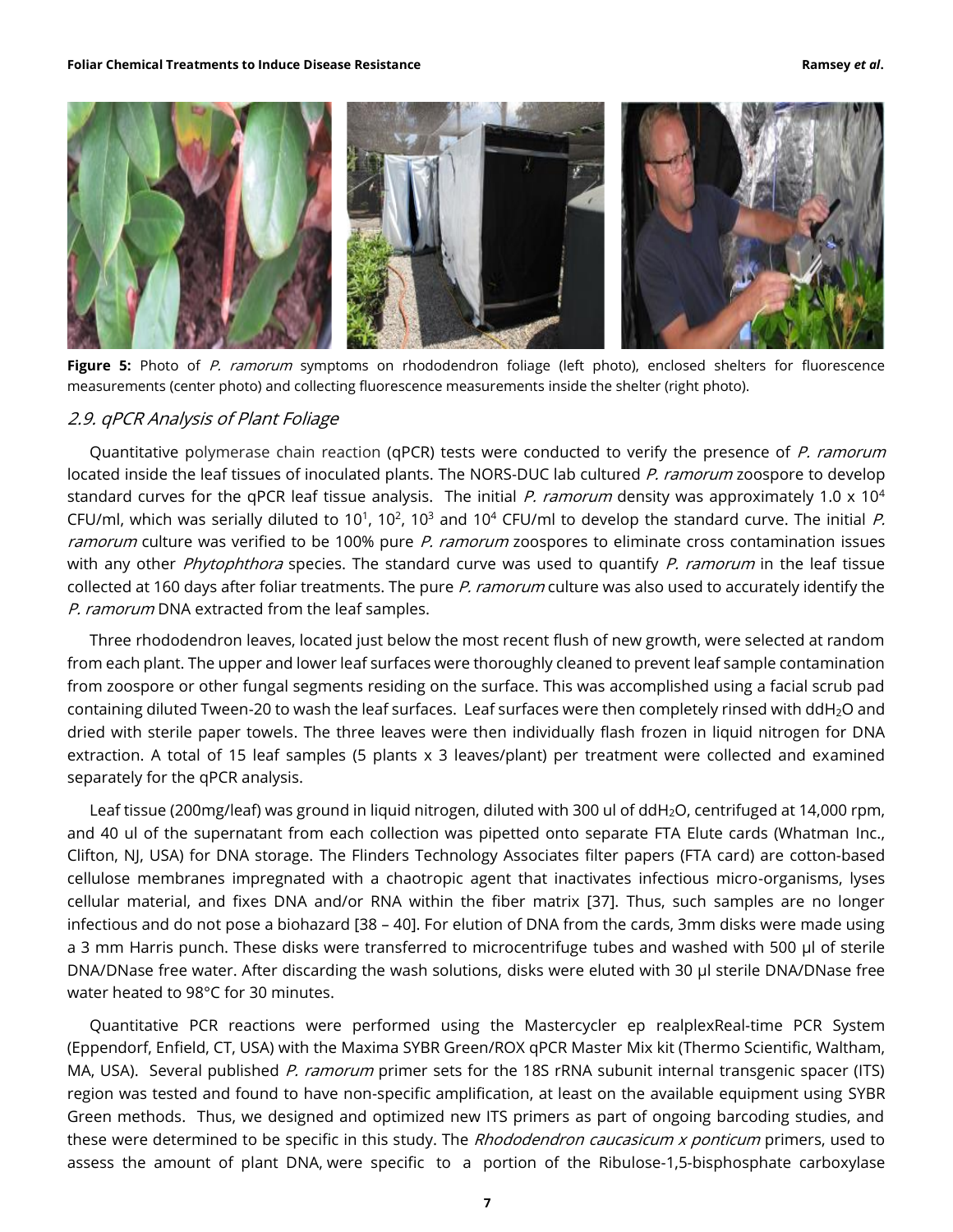oxygenase subunit (rbcL). PCR parameters were as follows: 2 min at  $95^{\circ}$ C, followed by 45 cycles of 30 s at  $95^{\circ}$ C, 20 s at 61°C, and 30 s at 72°C. The optimized ITS and rbcL primer sequences are listed in Table 1. Each reaction was performed using 4-6 biological replicates using 2 µl of each DNA eluted from the FTA® Elute cards. Specificity of the amplification was verified using dissociation curve analysis at the end of each run using the MxPro software (Stratagene, Santa Clara, CA). The software calculated threshold level (fluorescence 850) represented the approximate midway point of the exponential phase of all amplifications, and this was applied consistently across all amplifications to obtain the threshold cycle  $(C_T)$  values. Relative P. ramorum target DNA levels were normalized to the plant rbcL DNA levels as a means of normalizing for plant tissue delivered to each FTA card following established  $\Delta C_T$  methods [41]. Along with positive and negative controls, P. ramorum zoospore DNA was also serially diluted and replicated in triplicate on each P. ramorum assay plate to produce standard curves that allowed both the testing of variation between experiments and the estimation of the absolute quantity of P. ramorum as shown in Figure **6**.

| Table 1: Primers used for qPCR reactions. |  |  |  |  |  |  |
|-------------------------------------------|--|--|--|--|--|--|
|-------------------------------------------|--|--|--|--|--|--|

| <b>Primer Description</b> | <b>Primers</b>                     |
|---------------------------|------------------------------------|
| Pram ITS F                | GCT GCG GCG TTT AAT GGA GGA G      |
| Pram ITS R                | GTT TCC CAA ATG GAT CGA CCC TCG    |
| Rhod rbcL F               | CCA CAT CGA GCC TGT TGC TGG        |
| Rhod rbcL R               | CCT TGG AAC GTT TTA GCA TAC GCT GC |



Figure 6: P. ramorum zoospore DNA was assayed for Ct values for the IA, IB, and NI runs to produce standard curves to test the variation between experiments and estimate the absolute quantity of P. ramorum. Error bars represent standard error."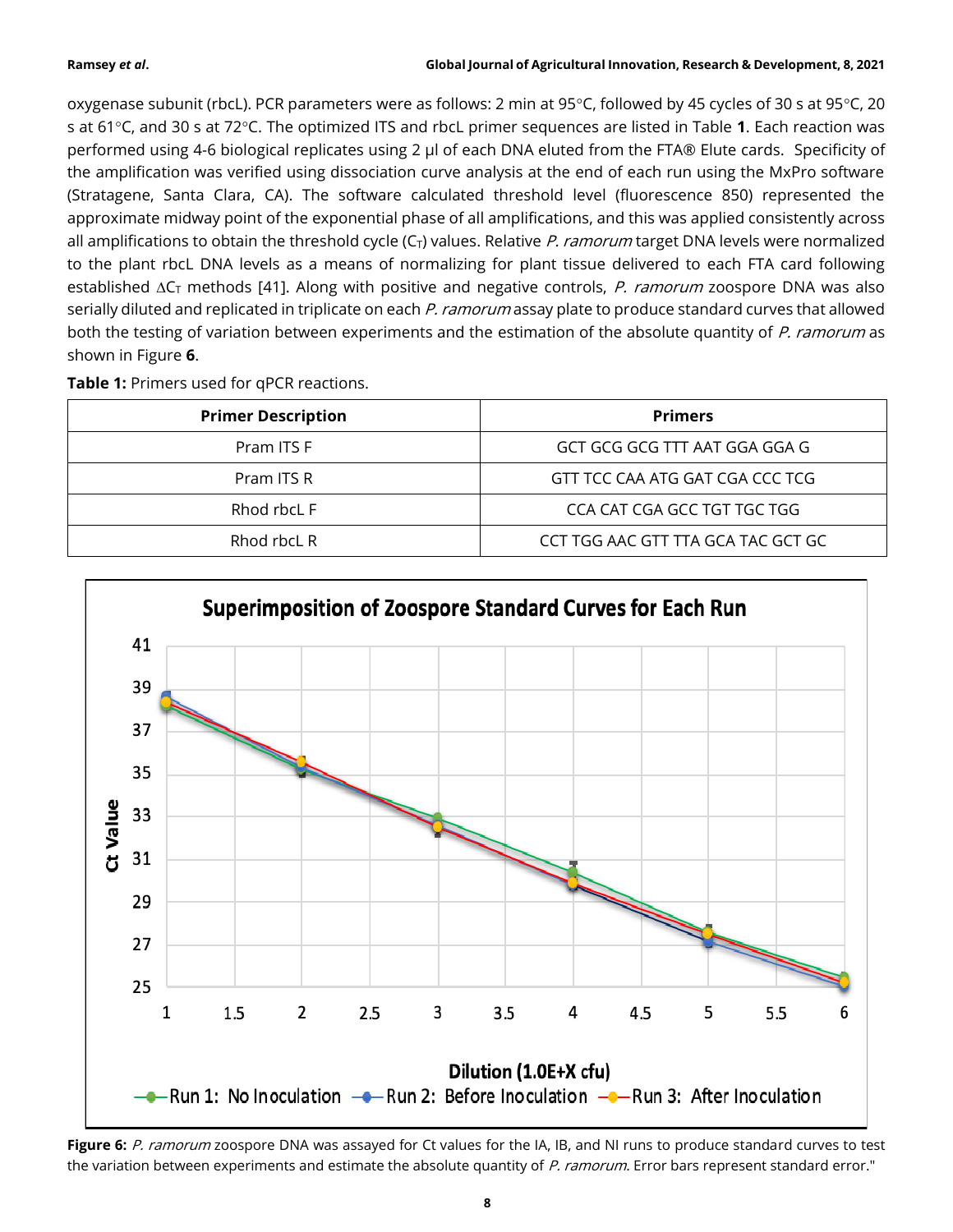## 2.10. Statistical Analysis

The study design was developed with JMP software (SAS Institute Inc., Clary, NC, USA), using the Design of Experiment (DOE) program to reduce the number of samples. The DOE design used hidden replication by limiting interaction terms to two-way interactions. Restricting the final model to two-way interactions achieved 49 statistical replications for each treatment. Results were significant at  $\alpha$  = 0.05. The JMP Least Squares Fit model was used for the P. ramorum visual symptom analyses. Fluorescence was measured over three dates, so the JMP repeated measure program titled Restricted Maximum Likelihood Method (GLM- REML) was used to analyze the data. In addition, fluorescence measurements were collected from three leaves per plant. The leaf number was converted into a nested, random variable in the GLM- REML model to account for the inherent variability among leaves. The charged water properties (ORP, EC and pH) were analyzed with the Fv/Fm responses to determine any water redox effects on chlorophyll efficiency.

# **3. Results**

The maximum quantum efficiency (Fv/Fm) data were analyzed for the compiled data across the three study dates, and for the September data only. Multivariate analysis showed that soil moisture, soil temperature, and leaf vapor pressure deficit (VPDL) were the three environmental covariates that affected fluorescence the most as shown in Table **2**. Leaf vapor pressure deficit is physiologically correlated to soil moisture and including two environmental covariates that were correlated into the GLM model would introduce unnecessary errors into the model. Therefore, only soil moisture and soil temperature were included as covariates in the final model.

Maximum quantum efficiency (Fv/Fm) was affected by soil moisture, soil temperature, and P. ramorum inoculation when analyzed across all three study dates as shown in Table **3**. Statistically smoothed graphs show the predicted Fv/Fm values, based on the GLM model, over the three measurement dates, the P. ramorum inoculation status, and five chemical treatments as shown in Figure **7** to **9**. The Fv/Fm patterns start to diverge after the second collection date, or three months after initiating the study for all three P. ramorum inoculation treatments (IA, IB, and NI). Therefore, the September data (five months after initiating the study) were analyzed separately to determine the long-term effects of the treatments on Fv/Fm.

|                            | Fv/Fm  | <b>Soil Moisture</b> | Soil Temp | <b>VpdL</b> | Tleaf     |
|----------------------------|--------|----------------------|-----------|-------------|-----------|
| Fv/Fm                      | 1.0000 | 0.0397               | 0.0912    | 0.0487      | 0.0630    |
| <b>Soil Moisture</b>       | 0.0397 | 1.0000               | $-0.2596$ | $-0.1569$   | $-0.1023$ |
| <b>Soil Temperature</b>    | 0.0912 | $-0.2596$            | 1.0000    | 0.2868      | 0.5111    |
| <b>VpdL</b>                | 0.0487 | $-0.1569$            | 0.2868    | 1.0000      | 0.8809    |
| <b>Temperature of Leaf</b> | 0.0630 | $-0.1023$            | 0.5111    | 0.8809      | 1.0000    |

| <b>Table 2:</b> Multivariate analysis of covariates for maximum quantum efficiency. |  |  |
|-------------------------------------------------------------------------------------|--|--|
|                                                                                     |  |  |

**Table 3:** Generalized Linear Model (GLM) results for maximum quantum efficiency (Fv/Fm) for three data collection dates. Note that measurement date is not a model term, so the effects of time were not tested in the model.

| Source                           | <b>F</b> Ratio | Prob>F     |
|----------------------------------|----------------|------------|
| <b>Soil Moisture</b>             | 4.4620         | $0.0354*$  |
| <b>Soil Temperature</b>          | 18.2009        | $< 0.001*$ |
| <b>Chemical Treatment</b>        | 1.0518         | 0.3878     |
| <b>Inoculation Status/Timing</b> | 6.7449         | $0.0014*$  |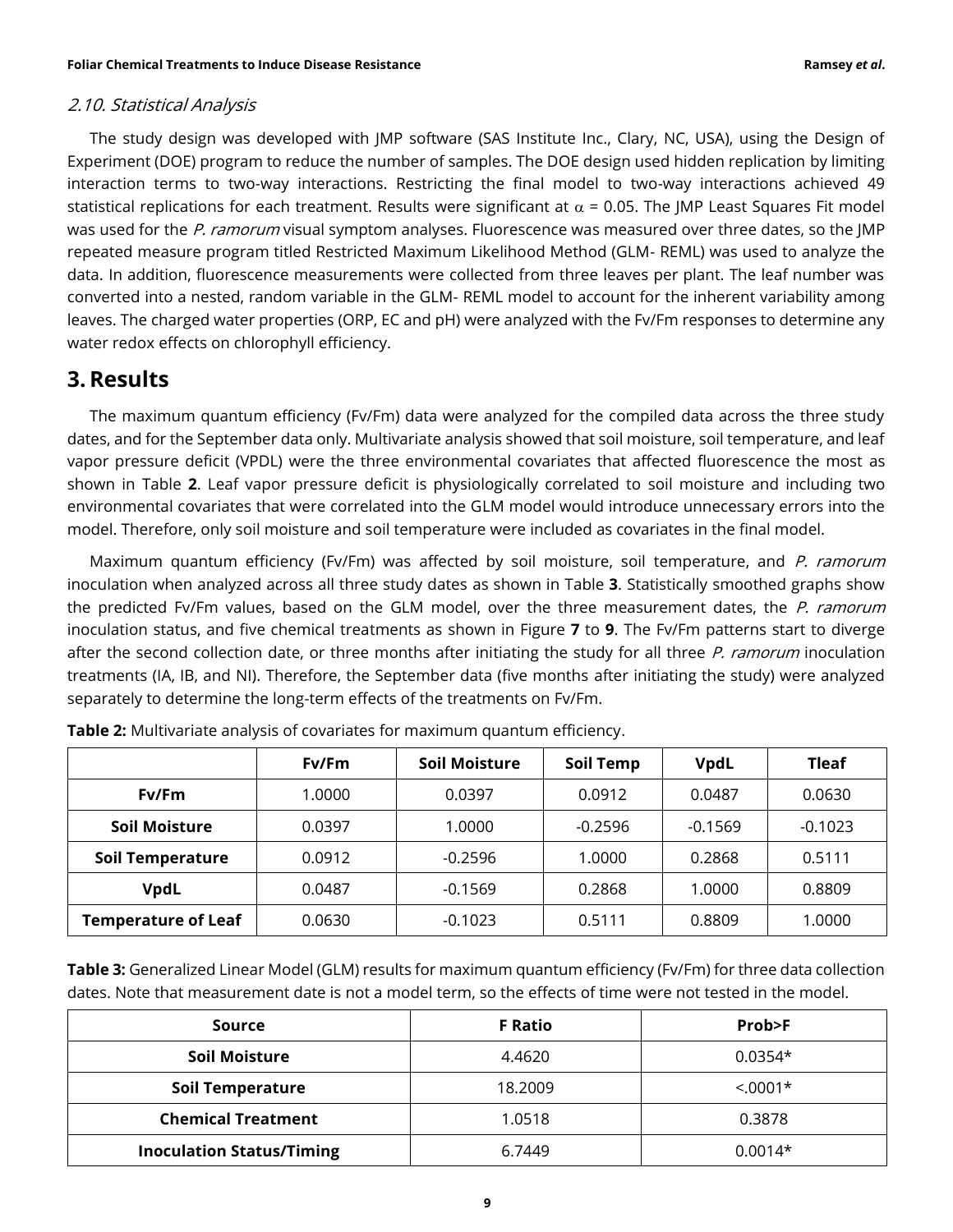

**Figure 7:** Statistical smoother curves illustrating the temporal pattern of maximum quantum efficiency (Fv/Fm) and soil temperature (y-axis) over measurement dates (x-axis) for non-inoculated plants (NI treatment). Upper graph is soil temperature and lower graph is maximum quantum efficiency for five chemical treatments.



**Figure 8:** Statistical smoother curves illustrating the temporal pattern of maximum quantum efficiency (Fv/Fm) and soil temperature (y-axis) over measurement dates (x-axis) for plants inoculated after foliar treatments (IA treatment). Upper graph is soil temperature and lower graph is maximum quantum efficiency for chemical treatments.



**Figure 9:** Statistical smoother curves illustrating the temporal pattern of maximum quantum efficiency (Fv/Fm) and soil temperature (y-axis) over measurement dates (x-axis) for plants inoculated before foliar treatments (IB treatment). Upper graph is soil temperature and lower graph is maximum quantum efficiency for five chemical treatments (legend). Fv/Fm for 3 dates for Green line is EB400 is highest Fv/Fm at 163 days after treatment. OxiDate had the second highest Fv/Fm at 163 days after treatment.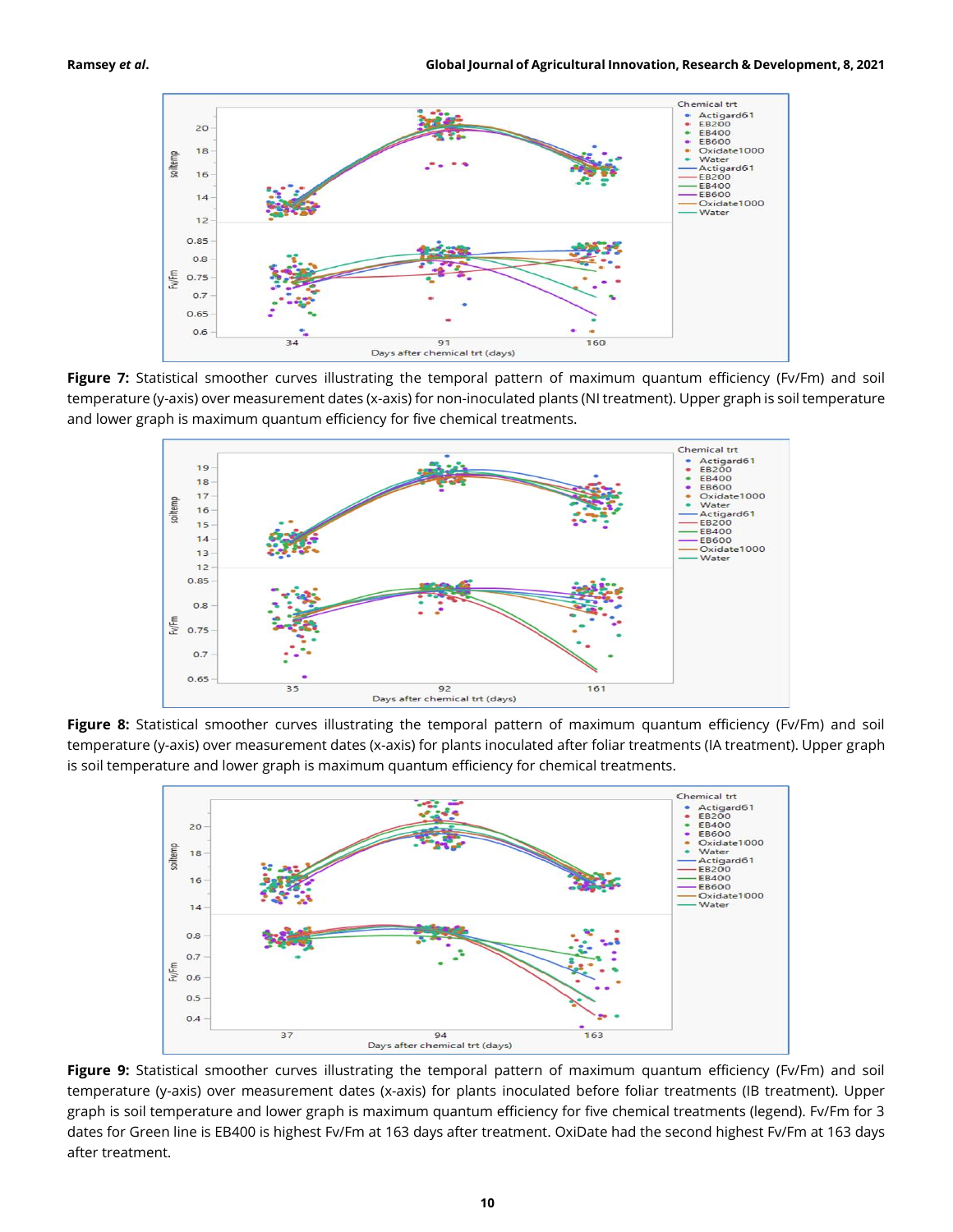Two covariates (soil moisture and temperature), chemical treatments, and three interaction terms were included in the final GLM model for the September Fv/Fm data as shown in Table **4**. The predicted Fv/Fm estimates for the IB treatments were lower than the IA treatment at five months measurement date as shown in Figure **10**. The percent chlorophyll efficiency (Fv/Fm x 100), based on the GLM model for the water alone treatment, was 80, 47, and 71% for the IA, IB, and NI P. ramorum inoculation treatments, respectively, at 160 days after the treatments. Due to a mechanical failure in the automated irrigation of the IB plants during the weekend before the September fluorescence measurements, it appears that the Fv/Fm measurements were affected by the recovery of the water stressed plants. Rhododendrons treated with Actigard nine days after the plants were inoculated with P. ramorum had the highest Fv/Fm, i.e., 86% of the photons received by the chlorophyll were converted into plant sugars at 160 days after treatment.

| Table 4: Generalized Linear Model (GLM) results for maximum quantum efficiency (Fv/Fm) for September |  |  |  |  |  |  |
|------------------------------------------------------------------------------------------------------|--|--|--|--|--|--|
| collection dates.                                                                                    |  |  |  |  |  |  |

| Source                           | <b>F Ratio</b> | Prob>F     |
|----------------------------------|----------------|------------|
| Soil Moisture                    | 0.0876         | 0.7675     |
| <b>Chemical Treatment</b>        | 3.2331         | $0.0081*$  |
| <b>Soil Temperature</b>          | 5.7061         | $0.0177*$  |
| <b>Inoculation Status/Timing</b> | 23.5984        | $< 0.001*$ |
| Soil Mstr*Trt                    | 3.0719         | $0.0107*$  |
| <b>Chemical Trt*Soil Temp</b>    | 3.1052         | $0.0098*$  |



**Figure 10:** Predicted maximum quantum efficiency (Fv/Fm), based on the GLM model, at 160 - 163 days after treatment for three P. ramorum inoculation treatments (x-axis) and six chemical treatments (legend). Rhododendrons sprayed with chemical inducers after P. ramorum inoculation had the highest Fv/Fm 160 days after treatments.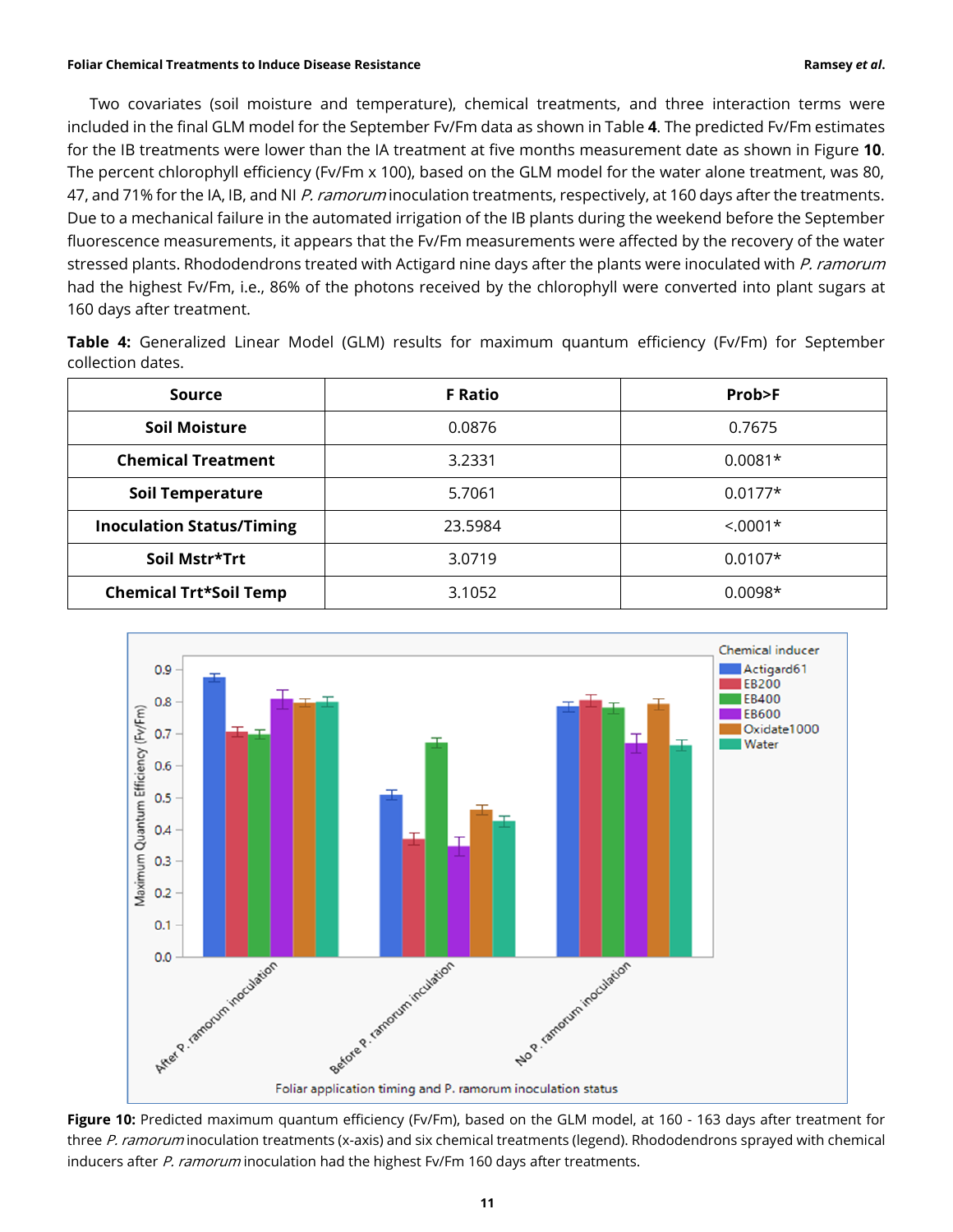The three-validation control (VC) plants that were infected with P. ramorum were measured for Fv/Fm in September for both leaf sample types (with and without P. ramorum symptoms). Both leaf types had equivalent Fv/Fm estimates ( $p$ -value = 0.9766). These fluorescence results were compared to the positive controls that were inoculated with P. ramorum in the main study. The IA, IB water treatment leaves, and the VC leaves had equivalent Fv/Fm estimates as shown in Figure **11**.

The Fv/Fm values for the positive controls, or the inoculated (IA and IB) and non-inoculated (NI) rhododendrons given the water treatments were also compared as shown in Figure **12**. The Fv/Fm estimates were higher for the non-inoculated (NI) water treatments when compared to the inoculated rhododendrons (IA and IB), across the July and September measurement dates. Percent efficiency (Fv/Fm x 100) was 79, 74, and 83%, based on the GLM model with two covariates, for the IA, IB, and NI treatments, respectively, for the water only treatments across both measurement dates.



**Figure 11:** Predicted maximum quantum efficiency (Fv/Fm) for foliage samples collected from four sets of P. ramorum infected plants. The GLM model used soil moisture and soil temperature as covariates and showed no differences among the four groups of foliar samples labeled in the graph (p-value = 0.2760).



Figure 12: Predicted Fv/Fm, based on the GLM model, for rhododendrons inoculated with P. ramorum (IA and IB) and noninoculated (NI) plants. Fv/Fm estimates were from water treatments only, and Fv/Fm estimates were averaged over the 94 and 160 day measurement dates. The non-inoculated (NI) estimates included both punctured and non-punctured leaves (legend). The non-inoculated rhododendrons had significantly higher Fv/Fm estimates than the IA or IB plants if soil moisture was 20% and soil temperature was 16.6 C.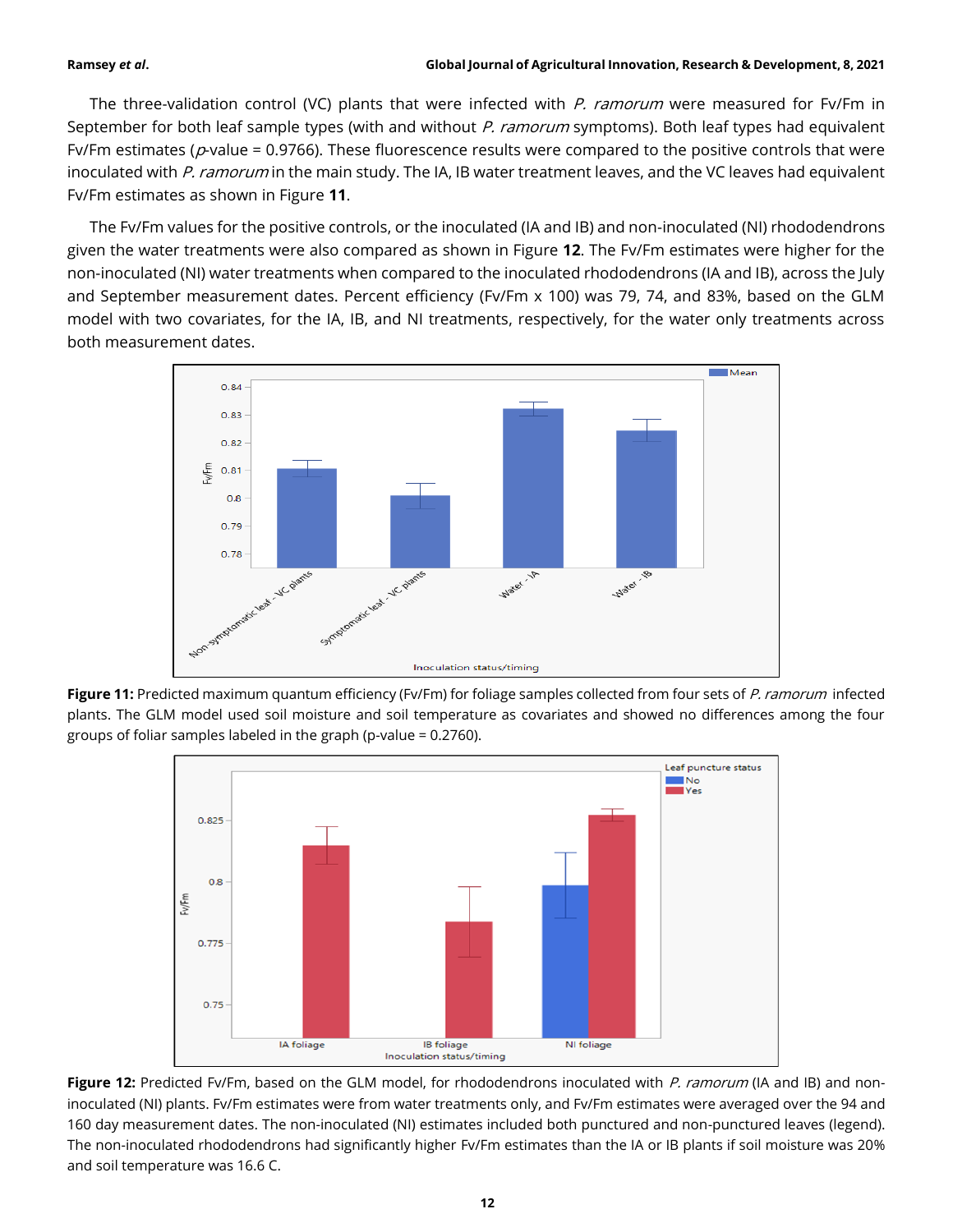The NI water treatments were divided into a subset of plants that had either punctured or non-punctured leaves. This dataset was analyzed for leaf injury effects in tandem with chemical injury effects on Fv/Fm estimates. Analysis for leaf injury effects shows that puncturing four leaves per plant, with a floral frog (approximately 66 pins), had no effect on maximum quantum efficiency across all two study dates. Analysis of the September dataset also showed no leaf injury effect on Fv/Fm estimates. Although there was no leaf injury effect from puncturing four leaves, the arc patterns over five months for the Fv/Fm data for each of the chemical treatments for punctured leaves had different divergence patterns. The non-punctured plants had parallel Fv/Fm arcs over time while the punctured plants had a convergence of Fv/Fm arcs at 94 days after treatment, followed by a wide divergence in arc patterns due to chemical treatments. These divergent patterns suggest that puncturing four leaves per plant allowed some chemical treatments to directly enter the leaf wounds, generating a free radical signal and eliciting a positive response in Fv/Fm for EB-200 and water treatments as shown in Figure **13**.



**Figure 13:** Statistical smoother curves for the predicted maximum quantum efficiency (Fv/Fm) for non-inoculated rhododendrons that had leaf punctured and non-punctured leaves. Fv/Fm was graphed over three study dates (x-axis), leaf status (upper x-axis), and five chemical inducer treatments.

Results from the Fv/Fm and visual P. ramorum symptom analyses did not correlate well across the data collection dates. Visual evaluation of plant foliage for symptoms of P. ramorum infection revealed no inoculation treatment effects across all two study dates as shown in Table **5**. Virtually all the inoculated plants remained nonsymptomatic during the five-month study.

The presence of P. ramorum in the leaf tissue of each treatment was confirmed using qPCR analysis specific to the 18S rRNA subunit internal transgenic spacer (ITS) region as shown in Figure **6**. Here, the water treatment samples provided both negative (NI samples) and positive (IB and IA samples without chemical treatment) controls, demonstrating detection of P. ramorum within new leaf material in the absence of chemical treatments. Significant levels of P. ramorum were also detected in IB samples treated with EB (200 ppm), EB (600 ppm), and Actigard, whereas IA samples for EB (400 ppm) showed only very low levels of P. ramorum. Zoospore standard curves were developed and used to quantify P. ramorum levels in leaves, which also demonstrated good consistency of amplification between experiments as shown in Figure **14**.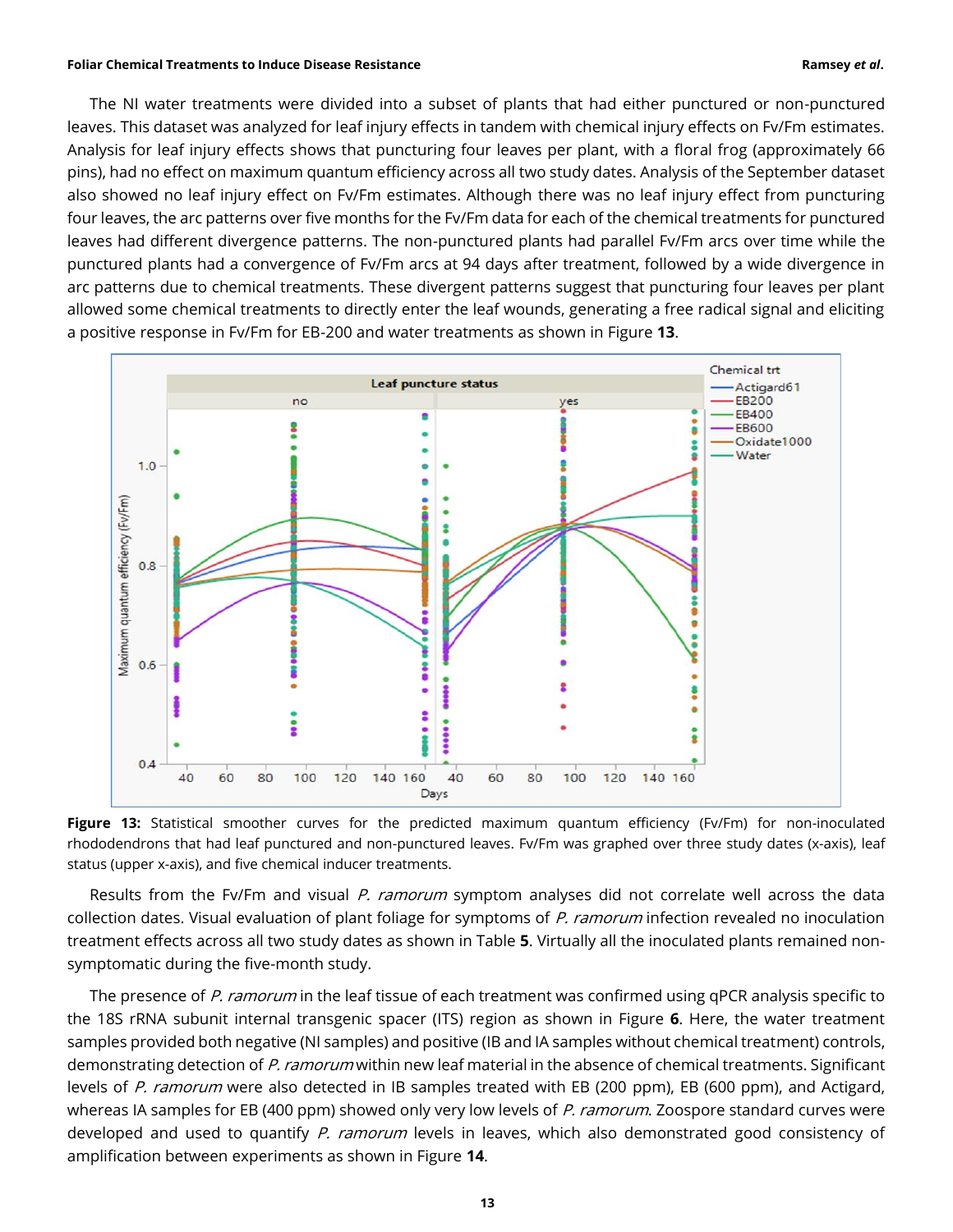These qPCR tests show that P. ramorum inoculation successfully infected many rhododendrons. The qPCR tests also show that the non-inoculated plants remained healthy and non-infected at 160 days after the inoculation treatments. In addition, the qPCR tests show that three out of the five chemical inducer treatments (EB (200 ppm), EB (600 ppm) and Actigard) had P. ramorum in the leaf tissue for the rhododendrons inoculated before they were applied with chemical inducers (IB treatments). Both the fluorescence (Fv/Fm) and qPCR tests show that the rhododendrons inoculated before they were applied with chemical inducers (IB treatments) had a lower Fv/Fm and higher qPCR value when compared to the other treatments as shown in Figure **10** and **14**. Thus, both Fv/Fm and qPCR substantially validate each other, i.e., that the foliage was successfully inoculated with P. ramorum and that the three of the chemical inducers inactivate P. ramorum, from partial to virtually complete inactivation, in the sampled leaf tissue as shown in Figure **14**.

The mishap with the irrigation system for the IB plants in September, however, confounded the fluorescence results for this treatment. Fluorescence can be reduced by both abiotic stress (water stress) and biotic stress (P. ramorum inoculation). The IB inoculation treatments had lower Fv/Fm values across all five chemical inducer treatments, which reflects fluorescence responses to both abiotic and biotic stressors. However, the qPCR results show that only two of the five chemical inducer treatments had elevated P. ramorum infection rates. The differences between the Fv/Fm and qPCR results could be explained by the irrigation mishap, i.e., Fv/Fm was lower across all five chemical inducer treatments due to lack of water which overshadowed the fluorescence responses to the P. ramorum inoculation success rate.

| <b>Chemical Treatment</b> | <b>Inoculation Status/Timing</b> | Ave. Score, (05/14/2015) | Ave. Score, (07/06/2015) |
|---------------------------|----------------------------------|--------------------------|--------------------------|
| Actigard                  | Inoc After                       |                          | 1                        |
| Actigard                  | Inoc Before                      | 1.3                      |                          |
| Actigard                  | No Inoc                          |                          |                          |
| EB200                     | Inoc After                       | 1.3                      |                          |
| EB200                     | Inoc Before                      |                          |                          |
| EB200                     | No Inoc                          |                          |                          |
| EB400                     | Inoc After                       |                          |                          |
| EB400                     | Inoc Before                      | 1.2                      | 1                        |
| EB400                     | No Inoc                          |                          | 1                        |
| EB600                     | Inoc After                       |                          | 1                        |
| EB600                     | Inoc Before                      |                          | 1.3                      |
| EB600                     | No Inoc                          |                          | 1                        |
| OxiDate                   | Inoc After                       |                          | 1.2                      |
| OxiDate                   | Inoc Before                      | 1.3                      | 1                        |
| OxiDate                   | No Inoc                          |                          | 1                        |
| Water                     | Inoc After                       |                          | 1                        |
| Water                     | Inoc Before                      |                          |                          |
| Water                     | No Inoc                          |                          | 1                        |

**Table 5:** Visual P. ramorum foliage symptoms based on Horsfall - Barratt scale for chemical treatments. The plants were monitored on two dates.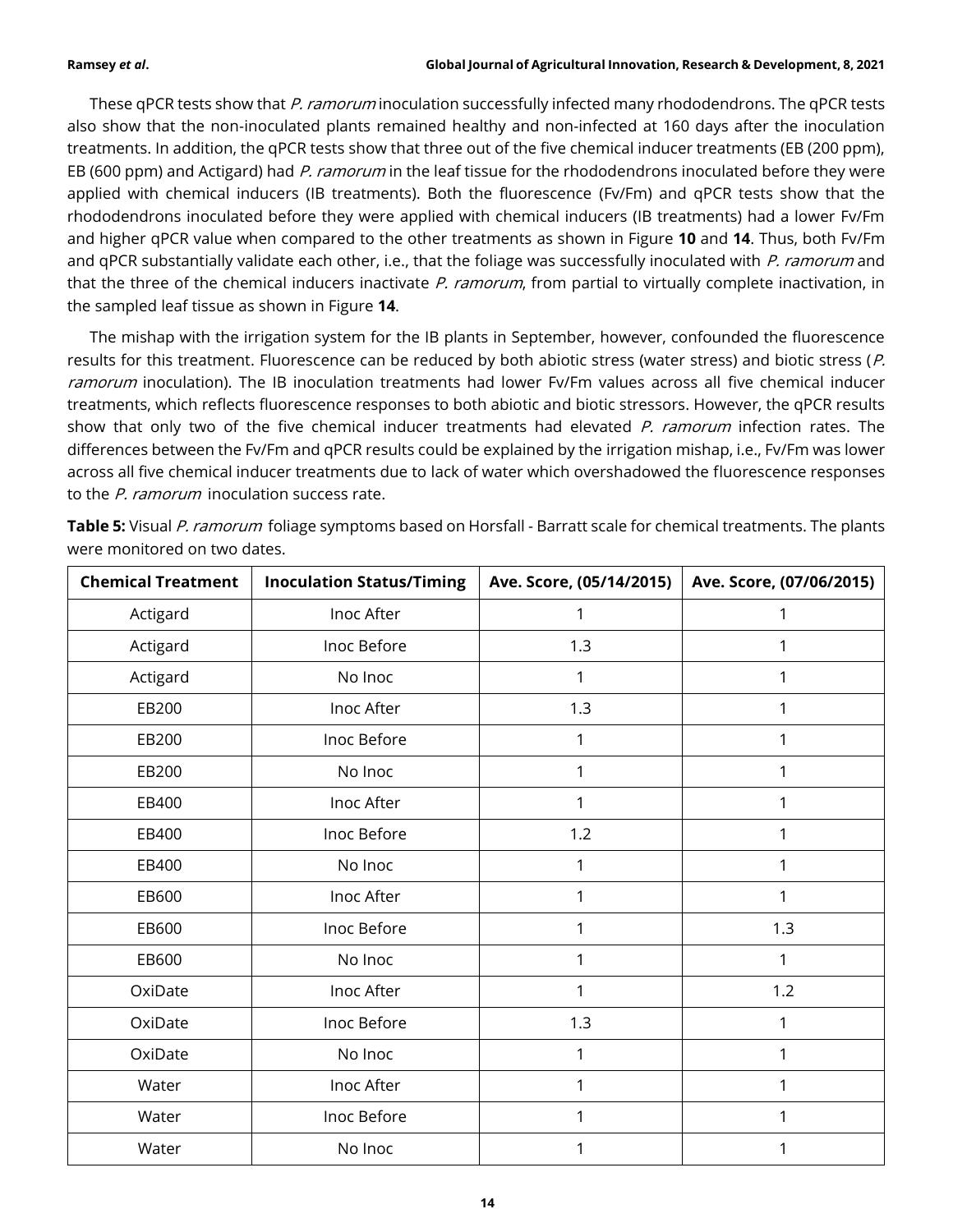Actigard had the highest Fv/Fm (86%), followed by EB (600 ppm) with the second highest Fv/Fm of 82% when compared to the other four IA treatments at 160 days after treatment as shown in Figure **10**. Also, both Actigard and EB (600 ppm) had low P. ramorum counts for the IA treatments as shown in Figure **14**.

The air-assisted, electrostatic sprayer changed the three physicochemical water properties when compared to tap water properties as shown in Table **6**. The charged water samples had a higher electrical conductivity, a more negative ORP, and a higher pH. The stability of the three water properties were estimated by remeasuring the same water samples at 24 and 75 hours after sample collection. The three physicochemical water properties degraded slightly after 24 hours, with a sharper decrease in water properties after 75 hours.

**Table 6:** Physicochemical water properties for filtered tap water and the air-assisted, electrostatic sprayer charged water samples. Average electrical conductivity, oxidation reduction potential, and pH for water samples at 0, 24 and 75 hours after sample collection time.

| <b>Water description</b>  | Electrical conductivity (uS/cm) | Oxidation reduction potential (mV) | рH  |
|---------------------------|---------------------------------|------------------------------------|-----|
| <b>Filtered tap water</b> | 140                             | -46                                | 7.8 |
| <b>ESS at 0 hour</b>      | 332                             | -67                                | 8.1 |
| <b>ESS at 24 hours</b>    | 335                             | -56                                | 7.9 |
| <b>ESS at 75 hours</b>    | 341                             | -36                                | 7.6 |



**Figure 14:** Quantitative polymerase chain reaction (qPCR) verification of P. ramorum infection of Rhododendron x 'Cunningham's White' leaves averaged for five plants inoculated with P. ramorum before and after the chemical inducer treatments were applied and compared to plants that were not inoculated with P. ramorum (no inoculation - NI).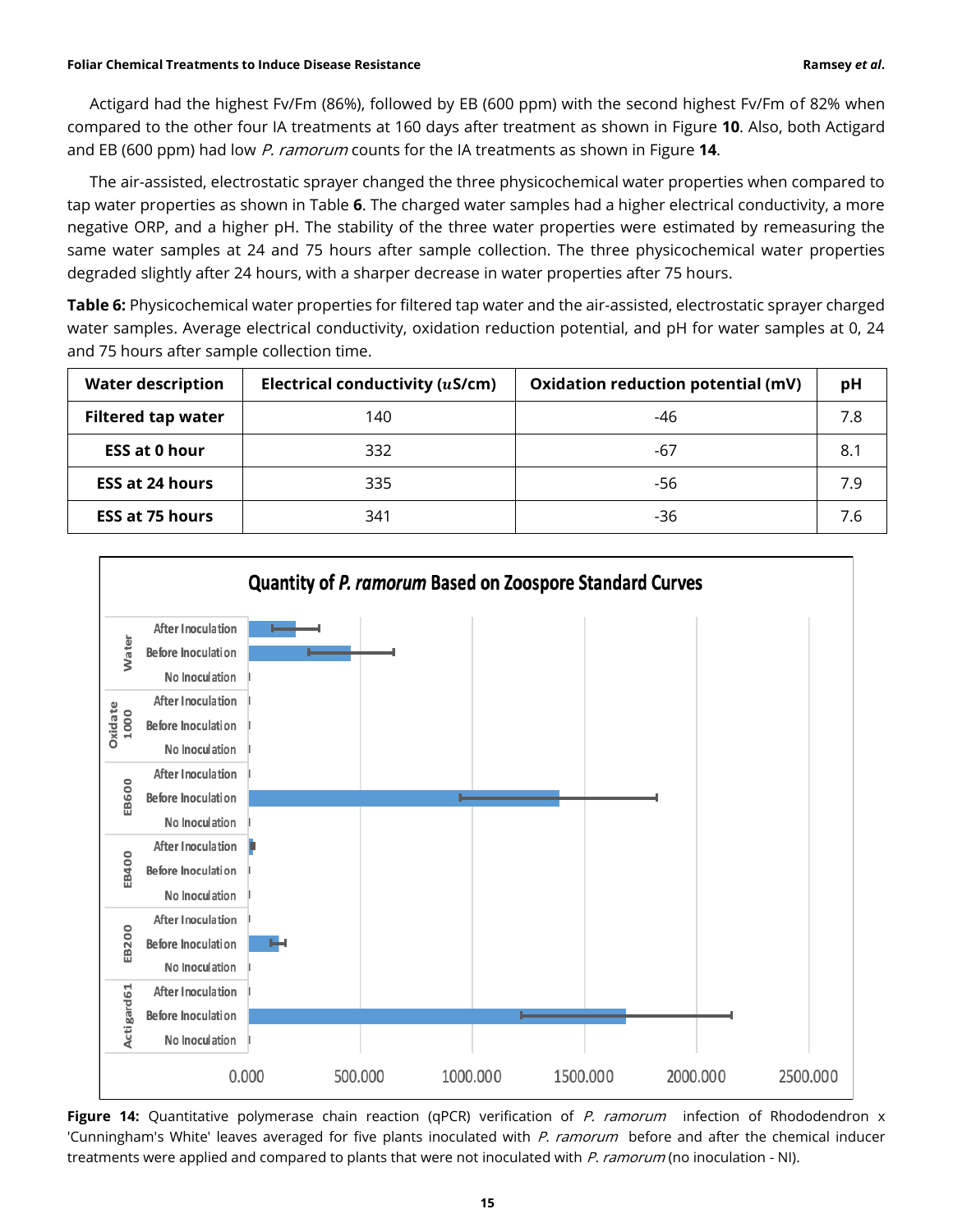# **4. Discussion**

# 4.1. Maximum Quantum Efficiency (Fv/Fm) Dynamics Over Time

The arc patterns of the smoother graphs for Fv/Fm show that the chemical inducer treatments diverge over the three measurement dates. The predicted Fv/Fm estimates for each chemical inducer treatment remain close together at 35 days, but then start diverging after the July measurements. The arc pattern for Fv/Fm parallels the arc trajectory for soil temperature as shown in Figure **7** to **9**, i.e., Fv/Fm increased with summer temperatures at the 97-day data collection but decreased for data collected 160 days after initiating the study.

Fluorescence measurements include estimates of instantaneous maximum quantum efficiency (Fv/Fm), which is a measure of the fraction or proportion of absorbed photons that are engaged in photochemistry, or the production of plant sugars. Chlorophyll efficiency (Fv/Fm) acts as a physiological biomarker for many abiotic and biotic stressors [24]. Because Fv/Fm is a non-specific biomarker and measures foliar responses to many stressors, data analysis should always include the most important environmental covariates such as soil temperature and moisture, as determined by multivariate testing. The GLM model in this study included two environmental covariates to minimize the confounding effects of environmental conditions on fluorescence that occurred over the five-month study as shown in Tables **2** and **3**. Also, if the plants were grown under uniform cultural and environmental conditions during the study time, then any cultural differences in watering schedules and lighting conditions would be minimized. In this study, the watering schedule was uniform across all the plants, and temperature and light conditions were kept as uniform as possible. The final GLM model accounts for the most important environmental variables that results in higher overall accuracy for plant responses that are specific to the study treatments.

The significance of collecting Fv/Fm data over a five-month time span is illustrated in the smoother arc patterns for each chemical inducer treatment as shown in Figures **7** and **9**. The arc patterns show that the effects of each chemical treatment on Fv/Fm were only expressed after the 97-day (July) measurements. Analysis of Fv/Fm data, for the three measurement dates, shows that all three study factors were not significant due to the long delay in foliar responses to the chemical inducers and  $P$ . ramorum inoculation treatments, except for the two environmental covariates and P. ramorum inoculation factor as shown in Table **1**. The GLM model for September data shows that the chemical inducer treatments, P. ramorum inoculation, soil temperature, and two interaction terms affected fluorescence and ultimately chlorophyll physiology as shown in Table 2. The Fv/Fm arc patterns show that rhododendron foliar responses can be delayed from three to five months after the chemical inducer applications and P. ramorum inoculation treatments. The authors do not know of any other studies with such long-term longitudinal data collection for fluorescence for woody or ornamental plant species. It is apparent from this study that woody ornamentals such as rhododendrons may exhibit delayed foliar responses to chemical treatments that may only be measured several months after treatment applications.

Measurement of maximum quantum efficiency over five months facilitates longitudinal data analysis to determine if there is a long lag phase in P. ramorum infection dynamics, or if the plants remain visually nonsymptomatic after P. ramorum inoculation, or if they were not successfully inoculated. The Fv/Fm estimates at 160 days indicate that there is a long lag period before rhododendron responses to chemical treatments and P. ramorum inoculation treatments were able to be detected. Combining the Fv/Fm and visual injury results together indicates that the inoculated plants (IA and IB) appear to be infected with P. ramorum, however, infections are non-symptomatic as shown in Table **5**. In summary, there is a three-month delay before chemical treatments appear to reduce chlorophyll injury resulting from P. ramorum inoculation.

# 4.2. Visual Assessment of Foliar Symptoms

Visual assessment across both months found no signs for P. ramorum symptoms nor chemical injury symptoms on plant foliage. In other words, at 94 days after the chemical applications, the average foliar injury was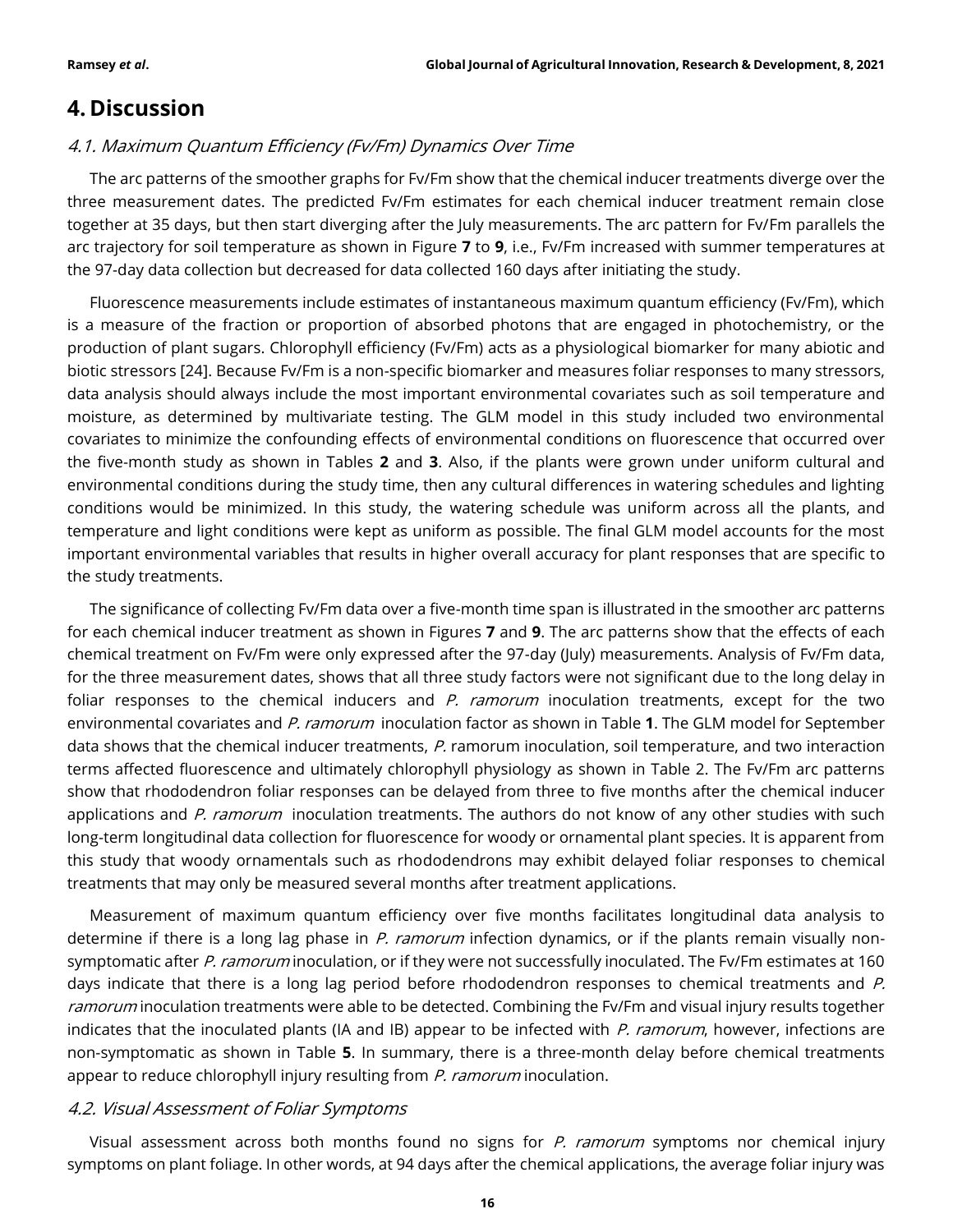3 – 5% for inoculated and chemically treated plants, which was the same injury level as the control plants. Theplants were visually assessed again, at 340 days after chemical application, in March 2016. This data revealed that 33 out of 100 plants were either cut or dead, which was probably the long-term mortality result of an irrigation failure in September 2015 (unpublished data). However, the 77 plants that remained alive still did not show any foliar symptoms for P. ramorum infection, or for chemical injury at 11 months after treatment.

## 4.3. qPCR Test Confirmation

The quantitative polymerase chain reaction (qPCR) results were averaged across 15 leaf samples collected from five plants per treatment and indicate that P. ramorum was present in leaf tissue in some of the inoculated plants as shown in Figure **6**. Leaf samples for qPCR analysis were collected randomly just below the last flush of immature leaf growth and the plants themselves were inoculated with P. ramorum in leaves centrally located on the plant, therefore it is unlikely that the collected qPCR analysis tissues were the same tissues that were initially inoculated. Moreover, positive identification of P. ramorum in these tissues, combined with the rigorous leaf surface washing prior to tissue disruption, suggests that the pathogen moved through the plant tissues systemically to infect newer leaves. This is especially observable in the EB (200 ppm), EB (600 ppm), Actigard, and water control IB tissues, only the water control treatment and to a lesser extent EB (400 ppm) were found positive for P. ramorum for IA samples as shown in Figure **6**. These qPCR results also suggest that treatment with OxiDate 2.0 at 10,000 ppm can prevent such systemic spread of P. ramorum. Other research has found that rhododendrons planted in potting soil infected with P. ramorum were able to translocate the pathogen via the vascular system, especially from wounded or cut roots [42 - 43].

P. ramorum was not detected in the non-inoculated treatments showing that the qPCR methods generated no false positive results as shown in Figure **6**. Also, the IA treatments generally had low qPCR counts indicating that applying the chemical inducers after the plants were inoculated resulted in higher P. ramorum inactivation levels across all these foliar applications.

The qPCR test was designed to specifically confirm that the P. ramorum inoculation treatments successfully infected the rhododendron plants. However, the qPCR data could not be compiled with the Fv/Fm data to analyze the combined responses for treatment effects. Both the qPCR and Fv/Fm tests show that some of the inoculated plants were successfully infected with P. ramorum. During the experiment, the plants were semi-contained in a plastic hoop house to prevent infection from P. ramorum zoospore spreading by wind or rain from nearby infected plants. However, infections may have occurred from water droplets from the overhead irrigation system that bounced from an infected leaf to a non-infected leaf. Although this is possible, it is much more likely that the P. ramorum inoculations were successful and that the zoospores were transported to non-inoculated leaves via the vascular system. Lewis [42] and Parke and Lewis [43] found that P. ramorum could be translocated in the vascular system of rhododendrons when planted in potting soil inoculated with the pathogen. Natural infections with Phytophthora species on sentinel plants at NORS-DUC were observed only during the rainy season with a spike from January to March, with no symptom development during the dry summer months [44]. Non-symptomatic growth of P. ramorum in the foliage of woody plants has been reported by Denman et al. [45] and McCartney et al. [46].

# 4.4. Validation Control Plant Confirmation

Maximum quantum efficiency measurements of the three validation control plants tested fluorescence responses for both symptomatic and non-symptomatic leaves on the same plant. In addition, these plants acted as a validation control (VC) for the positive control plants (IA and IB) within the study. The Fv/FM estimates for the symptomatic and non-symptomatic VC leaves were equivalent ( $p$ -value = 0. 2760). In addition, the VC fluorescence results were compared to the IA and IB plants sprayed with the water treatment as shown Figure **11**. The predicted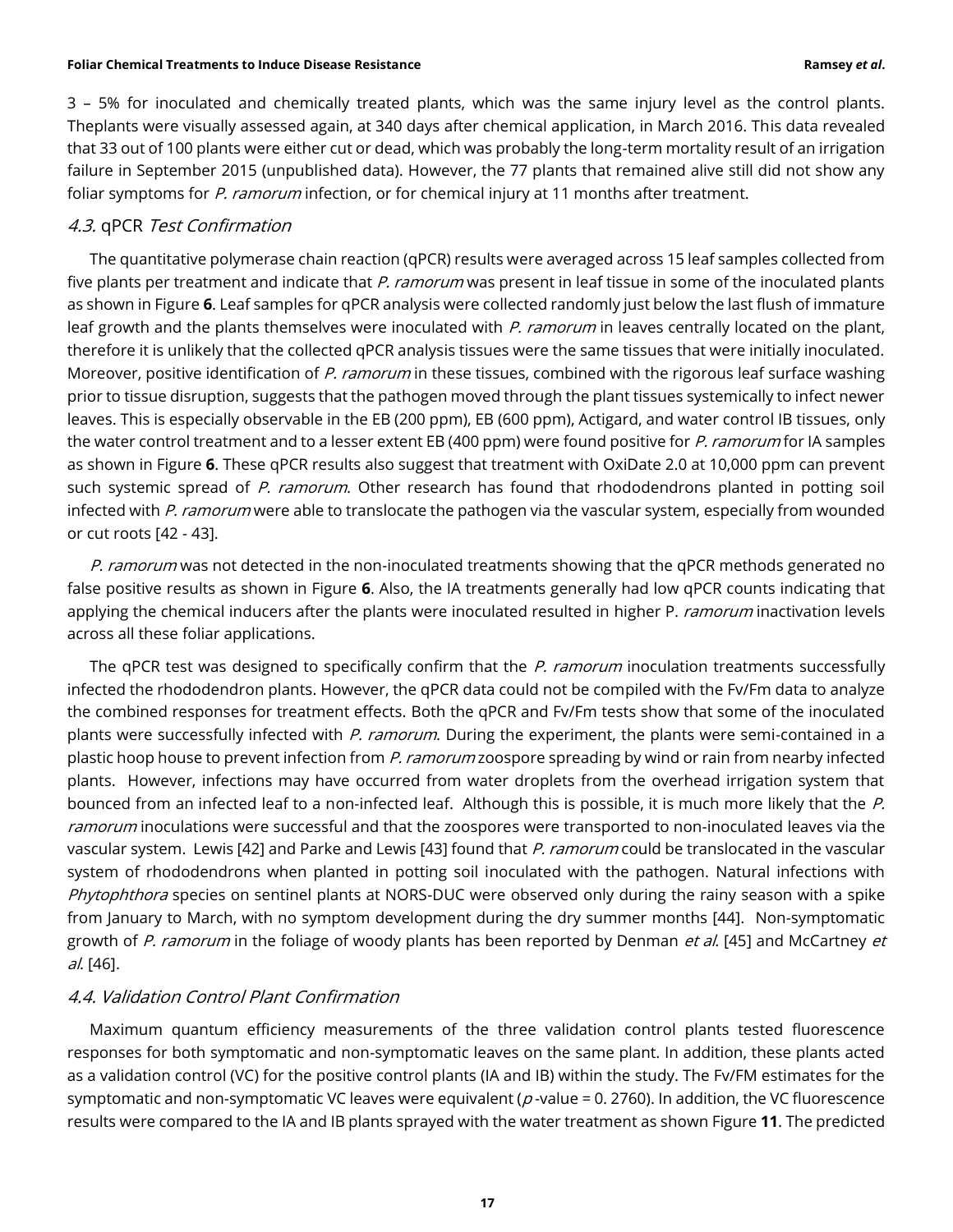Fv/Fm results, adjusted for soil moisture and soil temperature, were equivalent across all four groups of leaf samples, providing indirect evidence of the presence of P. ramorum in all the foliage samples.

The qPCR tests for the IA and IB inoculated plants shows that the water applications to these plants had detectable DNA levels in the foliage, five months after the inoculation treatments. Combining the results from the qPCR tests and the Fv/Fm tests for the VC, IA and IB inoculated plants correlates the successful inoculation of the IA and IB plants with the finding that the VC, IA, and IB foliage had equivalent Fv/Fm estimates. Therefore, it can be implied that the VC leaf samples for both symptomatic and non-symptomatic foliage were also infected with P. ramorum.

Comparison of Fv/Fm estimates for the non-inoculated (NI) and inoculated plants (IA and IB) shows that fluorescence can detect responses to P. ramorum infections even when the foliage is non-symptomatic. The random selection of measurement leaves increases the probability that all the leaves on the plant are uniformly infected with P. ramorum. The GLM model used to predict the Fv/Fm estimates included soil moisture and temperature as covariates which allowed standardization of the environmental variables across the five-month study. The model shows that the NI water treatment had a higher Fv/Fm estimate than the IA or IB water treatments if soil moisture and temperature was held at 20% (v/v) and 16.6 C, respectively as shown in Figure **12**.

# 4.5. Electrostatic Sprayer and Water Property Effects on Fv/Fm Responses

The air-assisted, electrostatic sprayer generated charged water droplets with altered the physicochemical water properties. The redox potential of water depends on the dissolved oxygen, dissolved hydrogen, and hydrogen ion concentrations (pH). The oxidation-reduction status of a solution is based on the collective electron activity within the solution, including all oxygen ion species, and becomes negative as pH becomes alkaline.

The literature indicates mixed plant responses as ORP changes in energized or treated water. Azad and Ishikawa [47] studied tap water treated with either quartz porphyry or quartz porphyry ceramic beads. They found that a 30-minute ceramic water treatment reduced ORP by 155 mV and increased pH by 0.95 compared to the untreated water. They also found that the ceramic filtered water increased Brassica rapa growth by 17%. In contrast, Thirumdas et al [48] reviewed the effects of plasma activated water (PAW) on water properties. Their review concluded that PAW activated water increased both ORP and electrical conductivity, and may increase seed germination and plant growth. Jiafeng et al [49] found that Triticum spp. seedlings had increased growth when irrigated with PAW activated water. Achiwa et al. [50] evaluated the effects of electrolyzed water on leek growth. The electrolyzed acidic water had a pH of 2.5 - 2.7, and EC of 500 - 3, 000 µS/cm., while the electrolyzed alkaline water had a pH of 11.8 - 12.0 and EC of 2,000 - 2, 500 µS/cm. They found that watering leek seedling with acidized and alkaline water on alternate weeks resulted in the maximum growth (39%) based on oven dry biomass compared to the control treatment. The literature shows that the physicochemical water properties can improve plant growth, but the conflicting responses to the three water properties shows that more research is needed to better understand the interactions between the water properties and plant growth.

The September water treatments for non-inoculated and non-punctured plants had a much lower Fv/Fm estimate than the punctured and non-inoculated plants. The smoother are patterns for Fv/Fm over the three data for the water treatment datasets shows different patterns for the punctured and non-punctured plants as shown Figure **13**. This graph shows that the punctured leaves had a delayed response, but chlorophyll efficiency increased between 90 and 160 days after treatment.

The applied voltage of the electrostatic sprayer nozzle electrode averaged 1,200 to 1,300 V. Also, the electrostatic charge on the water droplets ranged from -5 to -10 µamps. This electrical charge may have energized water molecules above the ionization energy needed to split water which is 12.60 eV. Assuming the electrical charge was sufficient to ionize the water molecules, then the H<sup>+</sup> and OH ion concentrations would have increased thereby temporarily, or permanently, changing the physicochemical water properties.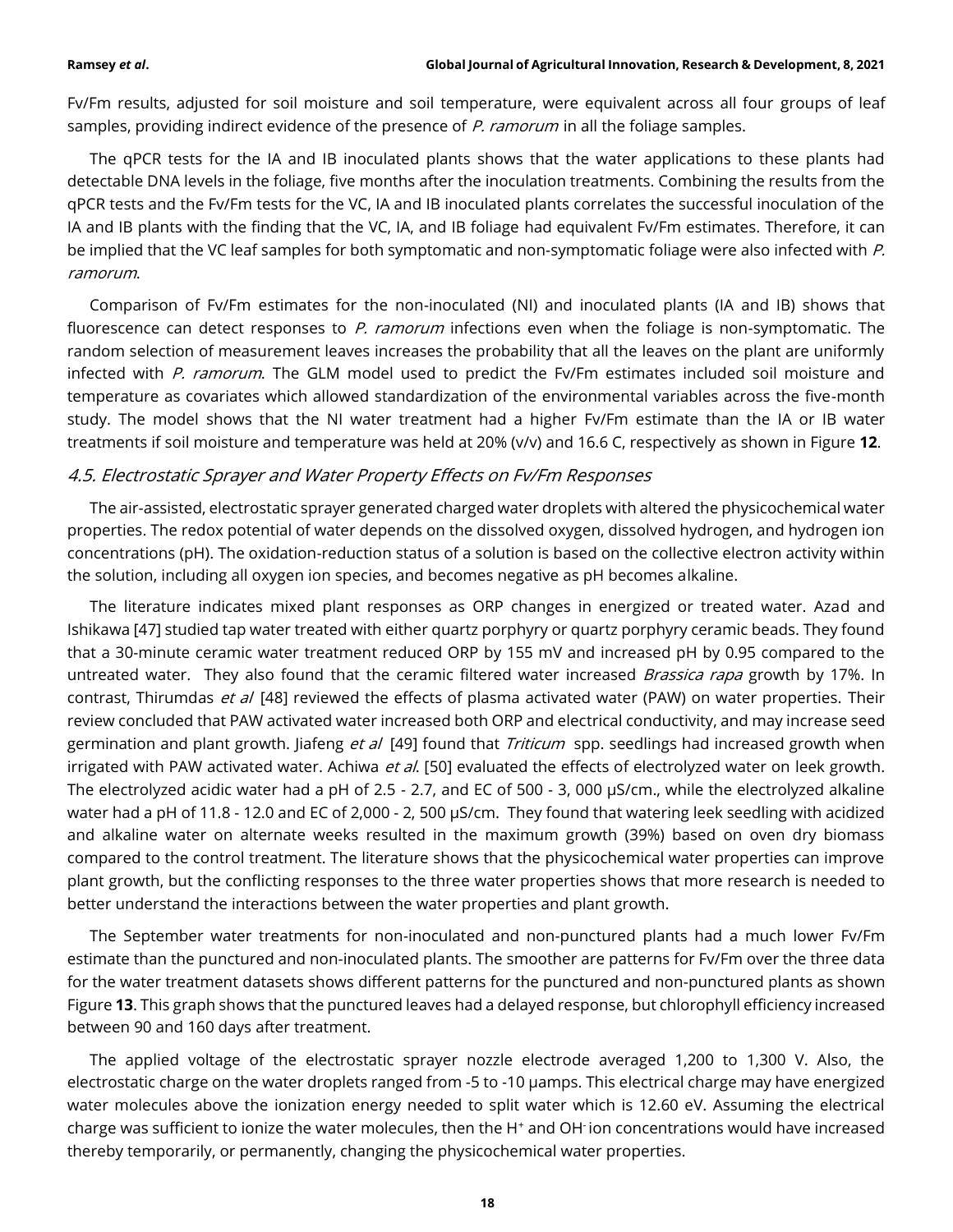The electrostatic sprayer increased electrical conductivity and pH and produced a more negative oxidation reductional potential when compared to filtered tap water. The electrostatic sprayer produced charged water droplets with biologically favorable redox properties that were relatively stable over 24 h storage time as shown in Table **6**. Assuming an average leaf deposition coverage of 80% for the electrostatic sprayer, then the total foliar coverage was approximately 8.5 ml. The water treatment results suggest that the reduced redox potential combined with punctured leaves allowed the charged water to enter the leaf tissue that resulted in long-term effects on chlorophyll efficiency. The putative ionized water only treatments from the electrostatic sprayer increased Fv/Fm by approximately 11.6%, for the punctured foliage on the non-inoculated plants between 90 and 160 days after foliage treatments were applied, when compared to the non-punctured leaves. In other words, the percentage of intercepted photons increased from approximately 71 to 83% that were then converted into plant sugars for punctured leaves treated with the charged water. Continued research is needed for foliage treatments with charged, or ionized water applications, to improve chlorophyll efficiency in ornamental and crop plants.

Recent research has shown that all three of these water properties are linked to favorable redox biology responses in plants. The effects of the electrostatic sprayer on the water properties were unexpected and were not designed into the study variables. However, probing the data for possible changes in water properties and associated plant responses has posed important questions relating to energized or structured water and possible interactions with plant growth and physiology. Research involving structured water that is generated from custom generators has shown promise for enhanced crop growth, increased drought tolerance, and increased disease resistance [51 - 55].

### 4.6. Oxidants as Chemical Inducers to Prime Plant Defenses

Oxidants such as chlorine dioxide and hydrogen peroxide are commonly formulated as EPA registered disinfectants used for decontamination of surfaces. However, these oxidants were also evaluated as free radical molecular agents used to prime or induce disease resistance in plants [15 – 17, 50]. A two-year study by Sandoval [56] found that chlorine dioxide induced partial disease resistance in kidney bean seedlings that were inoculated with Curtobacterium flaccumfaciens pv. flaccumfaciens (CFF), or common bean wilt. Lui et al. [57] found that foliar application of hydrogen peroxide protected cucumbers from osmotic stress. Van Wyk et al. [58] evaluated the effects of hydrogen peroxide on *Fusarium* infections in South African forest nurseries. The results from this study show that chlorine dioxide has some potential for priming plants for increased disease resistance.

## 4.7. Structured Water and Redox Biology Interactions with Plant Defenses

A working hypothesis can be derived from integrating the results from this study with other studies that investigated the interactions between energized water properties, redox biology, and plant defenses [59 – 67, 4]. The overall findings of current research suggest that physicochemical water properties could be manipulated to enhance plant immune systems and/or protect crops from biotic and abiotic stressors. Research involving structured water treatments and interactions with plant physiology or crop growth is still in the early stages and is incomplete concerning the many complex interrelationships. For example, in this study, the charged water foliar applications appear to alter the long-term redox biology of woody plants. Chlorophyll efficiency in the punctured leaves in the water treatments only increased between the 90 and 160 measurement dates. Rhododendrons have waxy cuticles thus leaf puncturing may have allowed the charged water to enter the leaf and contact the inner leaf tissue. In this study, the charged water foliar applications had a delayed response in chlorophyll efficiency that extended over three months.

The electrostatic sprayer results for the foliar applications with charged water poses further questions whether crops without waxy cuticles need leaf puncturing to improve chlorophyll efficiency after foliar water applications with an electrostatic sprayer. Also, research is needed to determine if there are any delays in improved chlorophyll efficiency in field crops, and how long does the improved response last.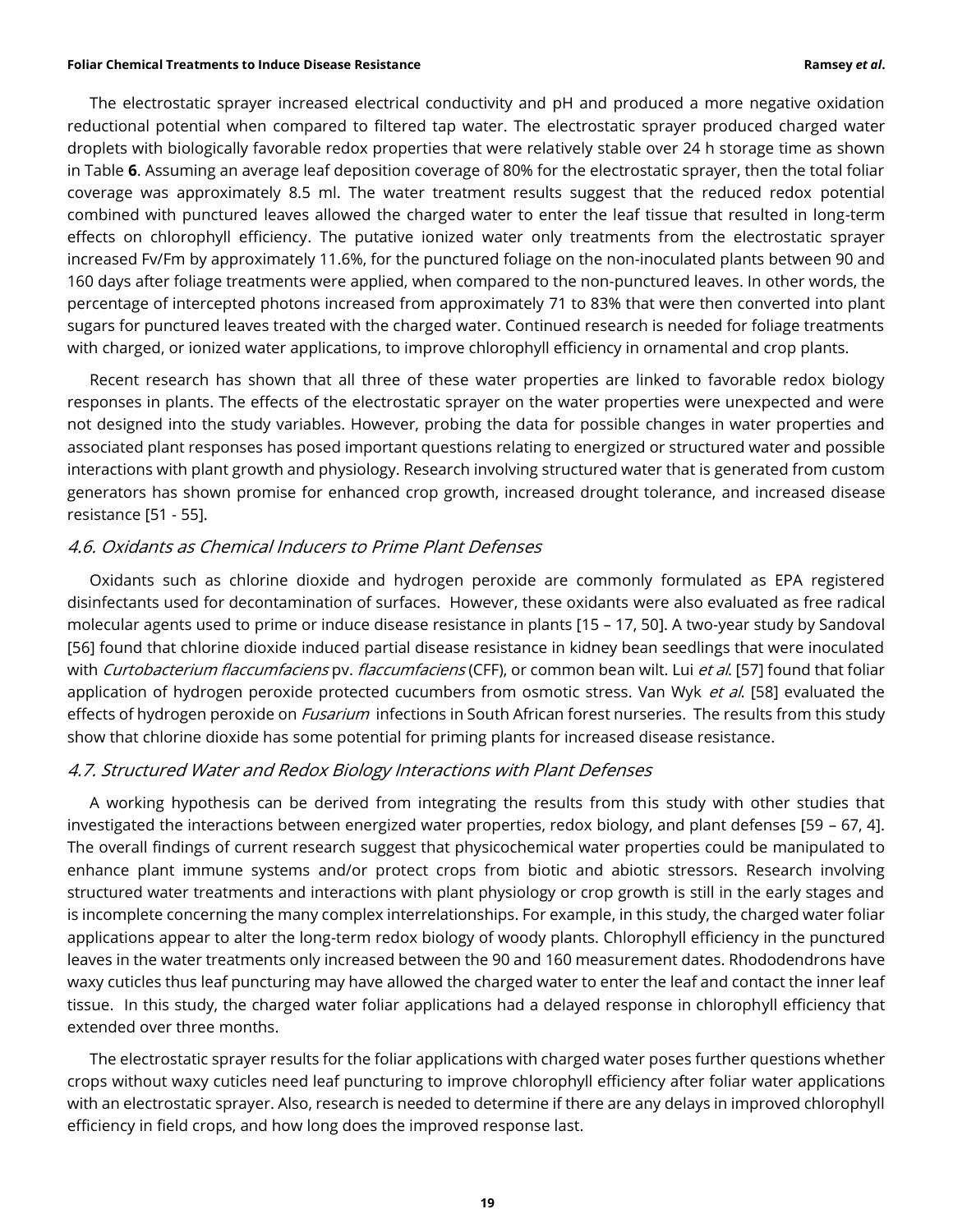Additional research is needed to evaluate the long-term effects of commercial and novel chemical inducers on plant defense systems. Also, long term studies are needed to determine whether treatments to stimulate plant innate immunity systems could return infected plants to complete health and the plants be considered noninfected. Studies are also needed to determine the interactions between water properties, redox biology, innate plant defenses, and potential treatments.

# **Acknowledgements**

We would like to thank Dr. Supriya Sharma (NORS-DUC) for assistance with culturing P. ramorum, and Vernon Huffman (NORS-DUC) for assisting with the installation of the study, hoop house construction, and irrigation set up. We would also like to thank Dr. Edward Jones for his assistance in creating the Design of Experiment for this study. The National Ornamentals Research Site at the Dominican University of California is funded by grants from the 2008, 2014 and 2018 Farm Bills, and administrated through the United States Department of Agriculture (USDA) Animal and Plant Health Inspection Service (APHIS) Plant Protection and Quarantine (PPQ) Center for Plant Health Science and Technology (CPHST).

# **References**

- [1] Grünwald, N.J., Garbelotto, M., Huengens, K., Prospero, S. Emergence of the sudden oak death pathogen Phytophthora ramorum. Trends Microbiol. 2012; (3):131-138. https://doi.org/10.1016/j.tim.2011.12.006
- [2] Grünwald N. Goss E. and Press C. Phytophthora ramorum: a pathogen with a remarkably wide host range causing sudden oak death on oaks and ramorum blight on woody ornamentals. Molecul Plant Path. 2008; 729-740. https://doi.org/10.1111/j.1364-3703.2008.00500.x
- [3] Kliejunas JT. Sudden oak death and Phytopthora ramorum: a summary of literature. Gen Tech Report- Pacific Southwest Research Station. USDA Forest Service. 2010. No. PSW-GTR-234. https://doi.org/10.2737/psw-gtr-234
- [4] Andersen, E.J., Ali, S., Byamukama, E., Yen, Y. and Nepal, M.P., 2018. Disease resistance mechanisms in plants. Genes 2018; 9(7):339. https://doi.org/10.3390/genes9070339
- [5] Doughari J. An overview of plant immunity. J. Plant Pathol. Microbiol. 2015; (11):10-4172. https://doi.org/10.4172/2157-7471.1000322
- [6] Soylu E. Soylu S. and Baysal O. Induction of disease resistance and antioxidant enzymes by acibenzolar-S-methyl against bacterial canker (Clavibacter michiganensis subsp. michiganensis) in tomato. J Plant Path**.** 2003; 175-181.
- [7] Neerja S. Sohal B, and Lore J. Foliar Application of Benzothiadiazole and Salicylic Acid to Combat Sheath Blight Disease of Rice. Rice Sci. 2013; 20:349-355. https://doi.org/10.1016/s1672-6308(13)60155-9
- [8] Conrath U. Systemic acquired resistance. Plant Signaling & Behavior. 2006; 1:179-184. https://doi.org/10.4161/psb.1.4.3221
- [9] Goellner K. and Conrath U. Priming: It's all the world to induced disease resistance. Eur J Plant Path. 2008; 121:233-242. https://doi.org/10.1007/s10658-007-9251-4
- [10] Walters D. Walsh D. Newton A. and Lyon G. Induced resistance for plant disease control: maximizing the efficacy of resistance elicitors. Phytopathology. 2005; (95):1368-1373. https://doi.org/10.1094/PHYTO-95-1368
- [11] Vallad GE and Goodman RM. Systemic acquired resistance and induced systemic resistance in conventional agriculture. Crop Sci. 2004; 44**:**1920-1934. https://doi.org/10.2135/cropsci2004.1920
- [12] Cayanan D. Youbin Z. Ping Z. Graham T, Dixon M. Chong C. & Llewellyn J. Sensitivity of Five Container-grown Nursery Species to Chlorine in Overhead Irrigation Water. Hortscience 2008; 43:1882-1887. https://doi.org/10.21273/HORTSCI.43.6.1882
- [13] Cayanan D. Ping Z. Weizhong L. Dixon M. Zheng Y. Efficacy of Chlorine in Controlling Five Common Plant Pathogens. Hortscience 2009; 44:157-163. https://doi.org/10.21273/HORTSCI.44.1.157
- [14] Cayanan D. Dixon M. Youbin Z. Llewellyn J. Response of Container-grown Nursery Plants to Chlorine Used to Disinfest Irrigation Water. Hortscience. 2009;44: 164-167. https://doi.org/10.21273/HORTSCI.44.1.164
- [15] Copes WE. Chastagner GA. Hummel RL. Toxicity Responses of Herbaceous and Woody Ornamental Plants to Chlorine and Hydrogen Dioxides. Plant Manag Network. 2003. https://doi.org/10.1094/PHP-2003-0311-01-RS
- [16] Copes WE. Chastaganer G. Hummel. Activity of Chlorine Dioxide in a Solution of lons and pH Against Thielaviopsis basicola and Fusarium oxysporum. Plant Dis. 2004; 88:188-194. https://doi.org/10.1094/pdis.2004.88.2.188
- [17] Copes WE. Concentration and intervals of hydrogen dioxide applications to control Puccinia hemerocallidis on daylily. Crop Prot. 2009; 28:24-29. https://doi.org/10.1016/j.cropro.2008.08.003
- [18] Walters DR. Are plants in the field already induced? Implications for practical disease control. Crop Prot. 2009; (28):459-465. https://doi.org/10.1016/j.cropro.2009.01.009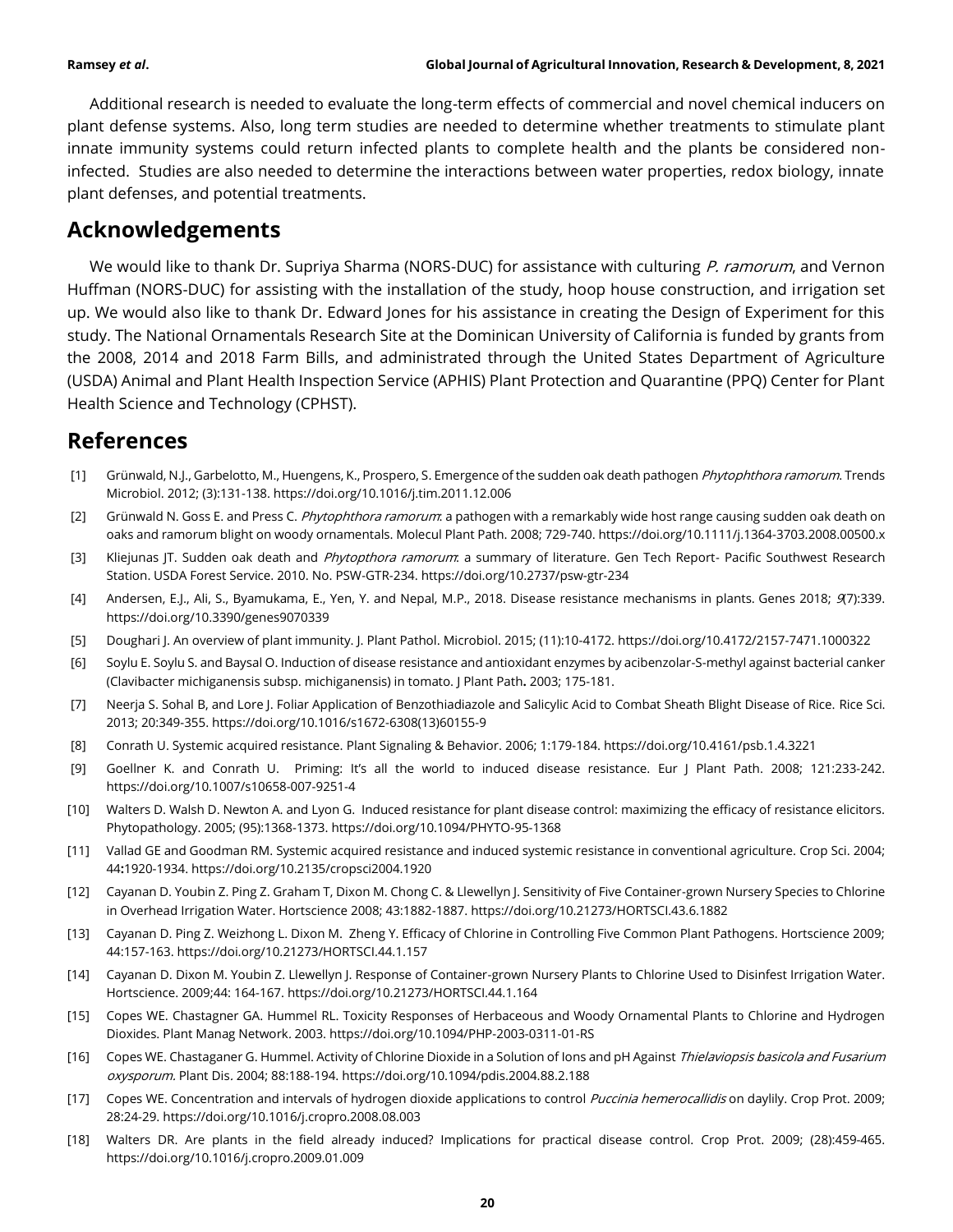- [19] Hong JC. Momol MT. Ji P. Olson SM. Colee J. Jones JB. Management of bacterial wilt in tomatoes with thymol and acibenzolar-S-methyl. Crop Prot. 2011; (10):1340-5.
- [20] Ivanov DA. Bernards MA. Chlorophyll fluorescence imaging as a tool to monitor the progress of a root pathogen in a perennial plant. Planta. 2016; (1):263-79. https://doi.org/10.1007/s00425-015-2427-9
- [21] Bassanezi R. Amorim L and Berger R. Gas exchange and emission of chlorophyll fluorescence during the monocycle of rust, angular leaf spot and anthracnose on bean leaves as a function of their trophic characteristics. J Phytopath. 2002; 150:37-47. https://doi.org/10.1046/j.1439-0434.2002.00714.x
- [22] Osmond CB. Daley PF. Badger MR. Lüttge U. Chlorophyll fluorescence quenching during photosynthetic induction in leaves of Abutilon striatum Dicks. infected with Abutilon mosaic virus, observed with a field‐portable imaging system. Botanica Acta. 1998; 111(5):390-7. https://doi.org/10.1111/j.1438-8677.1998.tb00724.x
- [23] Rodríguez-Moreno L. Pineda M. Soukupová J. Macho AP. Beuzón CR. Barón M. Ramos C. Early detection of bean infection by Pseudomonas syringae in asymptomatic leaf areas using chlorophyll fluorescence imaging. Photosynthesis research. 2008; 96(1):27-35. https://doi.org/10.1007/s11120-007-9278-6
- [24] Tung J. Goodwin PH. Hsiang T. Chlorophyll fluorescence for quantification of fungal foliar infection and assessment of the effectiveness of an induced systemic resistance activator. Europ Plant Path. 2013; 136(2):301-15. https://doi.org/10.1007/s10658-012-0164-5
- [25] Leipner J. Chlorophyll a fluorescence measurements in plant biology. Pobrano. 2003. http://www. ab. ipw. agrl. ethz. ch/~ jleipner/fluorescence.
- [26] Barbagallo R. Oxborough K. Pallett K, Baker. N. Rapid. Noninvasive Screening for Perturbations of Metabolism and Plant Growth Using Chlorophyll Fluorescence Imaging. Plant Phys. 2003; 132:485. https://doi.org/10.1104/pp.102.018093
- [27] Maxwell K. Johnson GN. Chlorophyll fluorescence: A practical guide. J Exp Botany. 2000; 51(345):659-668. https://doi.org/10.1093/jexbot/51.345.659
- [28] Jones HG. Plants and Microclimate: A quantitative approach to environmental plant physiology. Cambridge University Press. 2013. https://doi.org/10.1017/cbo9780511845727
- [29] Sivachandiran L. Khacef A. Enhanced seed germination and plant growth by atmospheric pressure cold air plasma: combined effect of seed and water treatment. RSC Advances. 2017; 7(4):1822-32. https://doi.org/10.1039/c6ra24762h
- [30] Abul Kalam Azad MD. Ishikawa K. Effects of various water on early growth in komatsuna seedlings. Int Symposium on Managing Greenhouse Crops in Saline Environment. 2003; 487-492. https://doi.org/10.17660/actahortic.2003.609.75
- [31] Park DP, Davis K, Gilani S, Alonzo CA, Dobrynin D, Friedman G, Fridman A, Rabinovich A. Fridman G. Reactive nitrogen species produced in water by non-equilibrium plasma increase plant growth rate and nutritional yield. Current Applied Physics. 2013; 20(13):19-29. https://doi.org/10.1016/j.cap.2012.12.019
- [32] Husson O. Redox potential (Eh) and pH as drivers of soil/plant/microorganism systems: a transdisciplinary overview pointing to integrative opportunities for agronomy. Plant and Soil. 2013; 362: 389-417. https://doi.org/10.1007/s11104-012-1429-7
- [33] Erwin CD. Ribeiro OK. Phytophthora Diseases Worldwide. St. Paul, MN: American Phytopathological Society Press. 1996; 562 pp.
- [34] Widmer TL. Infective potential of sporangia and zoospore of *Phytophthora ramorum*. Plant Dis. 2009; 93(1):30-35. https://doi.org/10.1094/pdis-93-1-0030
- [35] Horsfall- Barratt Scale. (http://www.extension.org/pages/32452/horsfallbarratt-scale:-quantitative-evaluation-of-disease).
- [36] Whatman. Whatman FTA for total RNA. 2006; http://www.whatman.com/ repository/documents/s7/WGP256 RNA A.pdf
- [37] Abdelwhab EM. Lüschow D. Harder TC. Hafez HM. The use of FTA® filter papers for diagnosis of avian influenza virus. J Virol Methods. 2011;174(1-2):120-122. https://doi.org/10.1016/j.jviromet.2011.03.017
- [38] Cortes AL, Montiel ER, and Gimeno IM. Validation of Marek's disease diagnosis and monitoring of Marek's disease vaccines from samples collected in FTA® cards. Avian Dis. 2009; 54, 510–516. https://doi.org/10.1637/8871-041009-reg.1
- [39] Tsai CJ. Harding SA. Tschaplinski TJ. Lindroth RL. Yuan Y. Genome‐wide analysis of the structural genes regulating defense phenylpropanoid metabolism in Populus. New Phytologist. 2006; 1:47-62. https://doi.org/10.1111/j.1469-8137.2006.01798.x
- [40] Cseke LJ. Tsai CJ. Rogers A. Nelsen MP. White HL. Karnosky DF. Podila GK. Transcriptomic comparison in the leaves of two aspen genotypes having similar carbon assimilation rates but different partitioning patterns under elevated CO2. New Phytologist. 2009; 4:891- 911. https://doi.org/10.1111/j.1469-8137.2009.02812.x
- [41] Rajendram D. Ayenza R. Holder FM. Moran B. Long T. Shah HN. Long-term storage and safe retrieval of DNA from microorganisms for molecular analysis using FTA matrix cards. J Microbiol Methods. 2006; 67(3):582-592. https://doi.org/10.1016/j.mimet.2006.05.010
- [42] Lewis CD. Pathways of infection of Phytophthora ramorum in rhododendron. 2005; https://ir.library.oregonstate.edu/concern/graduate\_thesis\_or\_dissertations/t435gh182
- [43] Parke JL. Lewis C. Root and stem infection of rhododendron from potting medium infested with Phytophthora ramorum. Plant Disease. 2007; 91(10):1265-70. https://doi.org/10.1094/pdis-91-10-1265